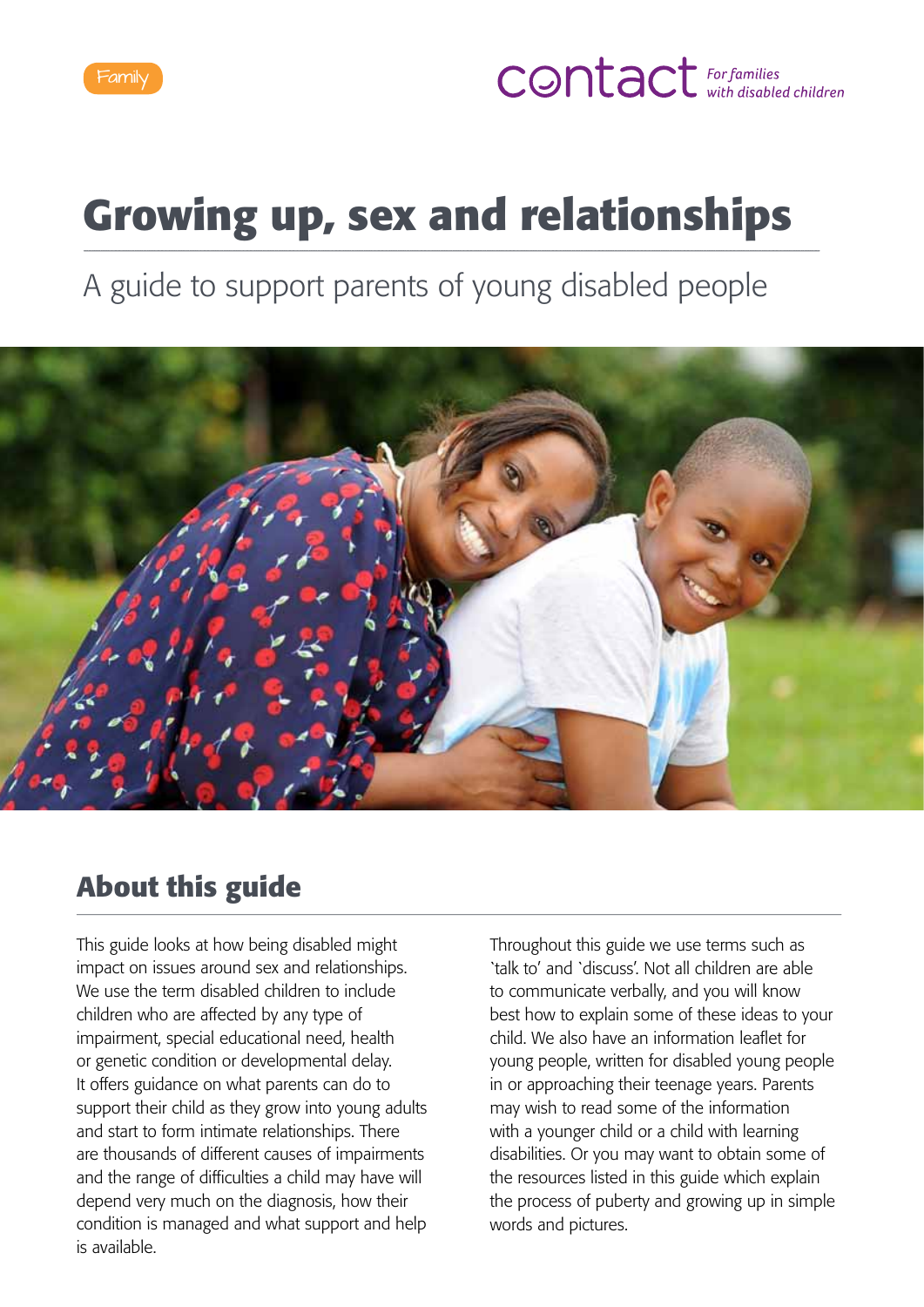### **Contents**

| <b>Introduction</b>                         | $\overline{\mathbf{2}}$ |
|---------------------------------------------|-------------------------|
| <b>1: Sexual awareness</b>                  | 5                       |
| 2: Self esteem                              | 8                       |
| <b>3: Personal relationships</b>            | 10                      |
| 4: Discussing growing up with your child    | 13                      |
| <b>5 : Sexual development</b>               | 16                      |
| <b>6: Contraception and STIs</b>            | 19                      |
| 7: Sex and relationship education at school | 24                      |
| <b>Further information</b>                  | 28                      |
| <b>How Contact can help</b>                 | 29                      |

# **Introduction**

Parents are key in teaching their children about sex and relationships, helping them cope with the emotional and physical aspects of growing up and preparing them for the challenges and responsibilities that sexual maturity brings. Parents of all young people face a range of issues around sex and relationships. Disabled young people are sexual beings like everyone else and have the same rights and needs for good sex education and sexual health care, and the same opportunities for socialising and sexual expression as their non-disabled peers. Parents of disabled children and young people have a special role in providing support and guidance to enable their children to embrace the challenges of adolescence and grow into informed and confident adults.

#### **Why does my child need to know about sex and relationships?**

Learning about sex and relationships is a lifelong process, beginning in early childhood and continuing through adult life. Children and young people are exposed to sexualised images from an early age, both online and in the media, for



example in music videos and advertisements. Compared with ten years ago, they have unprecedented access to digital technology like smart phones and tablets, with better internet access at home and outdoors. Last year 62 per cent of 12-15 year-olds accessed the internet from a smartphone or other hand help device<sup>1</sup>.

For Adults Only? Underage access to online porn, ATVOD, March 2014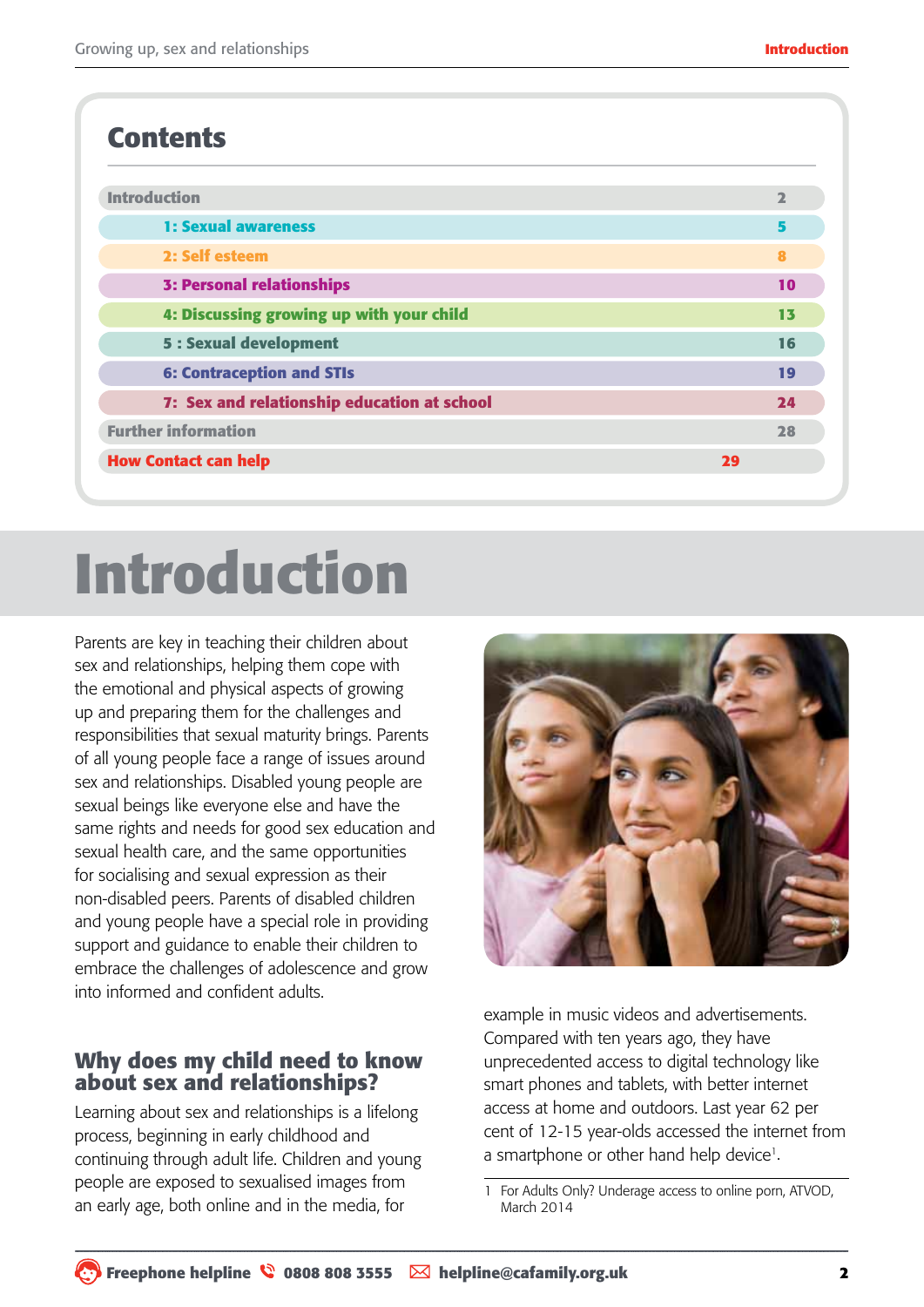A 2014 survey highlights, 'concerns about the ease with which pornography can be accessed, that this pornography may be having an impact on shaping expectations and norms and behaviours of young people – especially in the absence of high-quality sex and relationship education ... creating pressures for many young people.'2

While children and young people may be able to look up answers to their questions about sex and relationships more easily, it is clear that they are subjected to many different, often conflicting messages about what good sex and relationships look like. Strong stereotypes around what it means to be male or female are reinforced and may not be helpful for children's emerging identity. Parents are in a unique position to help children and young people make sense of these confusing messages. Good sex and relationship education (SRE) informs children and young people about relationships, emotions, sex, sexuality and sexual health. It also enables them to develop life skills and a positive attitude to sexual health and wellbeing.

#### **Why is sex and relationships education (SRE) important for all children and young people?**

- research tells us that young people and their parents want better sex and relationships education
- research tells us it improves sexual health and wellbeing and reduces teenage pregnancies and sexually transmitted infections.

Young people have said for many years that their sex education is 'too little, too late and too biological' and that it avoids the broader issues of relationships, emotions, sexuality, contraception, sexually transmitted infections and abortion.

Earlier first sex is most common with those who are more vulnerable. And more vulnerable individuals are more likely not to use contraception or practice safer sex when they first become sexually active. Almost one in three 16-18



year olds said they had sex under the age of 16 (the legal age of consent).15 per cent of 16–24-year-olds had at least two partners in the past year with whom no condom was used, and young people (aged 16–24) account for more than half of the diagnoses of sexually transmitted infections (STIs)<sup>2</sup>. Although teenage pregnancy in the UK has been decreasing overall for some time, it is still the highest in Western Europe.

A number of reviews have shown that high quality SRE, when linked to confidential sexual health advice services, can delay the start of sexual activity and can promote an open and accepting attitude towards sex and sexuality.

Much is being done to improve sexual health and SRE in school, in the wider community and at home and to improve sexual health services.

<sup>2</sup> Young people, sex and relationships the new norms, IPPR, August 2014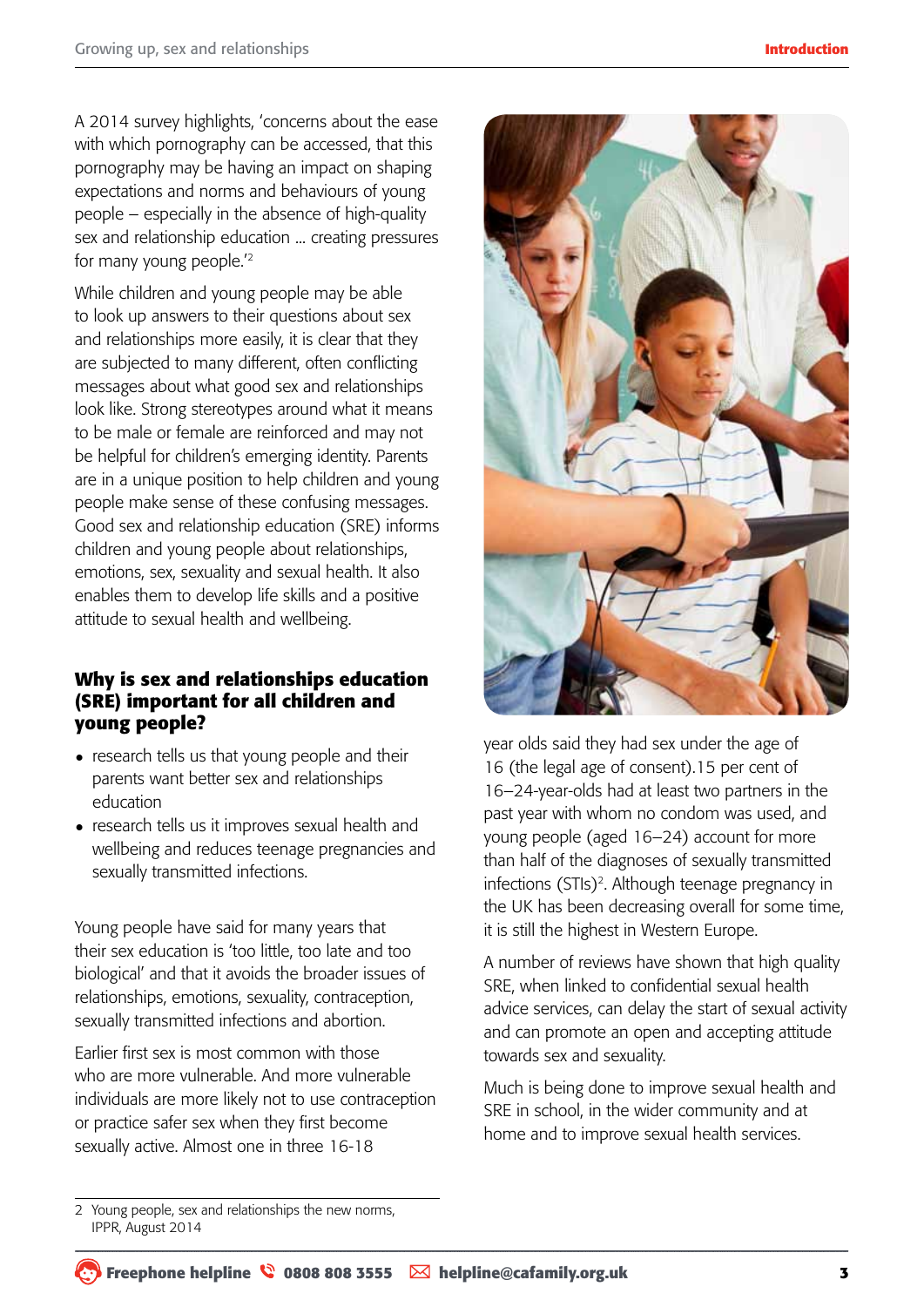#### **Sex and relationships education (SRE) and my disabled child**

There is a tendency to think that disabled people, including those with severe disabilities, do not have sexual feelings, sexual needs and sexual capabilities. But they do. Parents sometimes feel uncomfortable about this. They may feel concerned about this for a number of reasons. They may fear that their child will be vulnerable to exploitation, abuse or may become pregnant. They may feel a conflict with their own religious or cultural beliefs about sexual relationships outside marriage, or homosexuality for example. To love, care for and want to protect your child is a natural instinct.

Many parents worry that teaching children about sex will encourage them to become sexually active at a younger age. However, those children who have received sound sex education are likely to become sexually active later than their peers.

Accepting that your child has these sexual feelings and talking about sex will help them to understand the difference between a loving relationship and

abuse. It may also make it easier for your child to discuss difficult and painful feelings with you.

Not knowing and understanding the changes and developments of your body can be frightening and bewildering. Especially as, without 'formal' sex education, learning still takes place in the playground and from the television etc. There are many 'myths' and consequently a real risk of misunderstandings and misconceptions. Avoiding the issue of sex and sex education will not make your child's sexual development, feelings and desires go away, but may cause your child confusion and fear.

You have a right to uphold your own beliefs and to bring your children up with knowledge of where you and your community and your religion stand on moral and religious questions. But children may grow up to believe quite different things and regard as acceptable, relationships and activities that you may not feel comfortable about. Open communication based on respect for your son/ daughters own attitudes and beliefs, which may be very different from your own, is key.

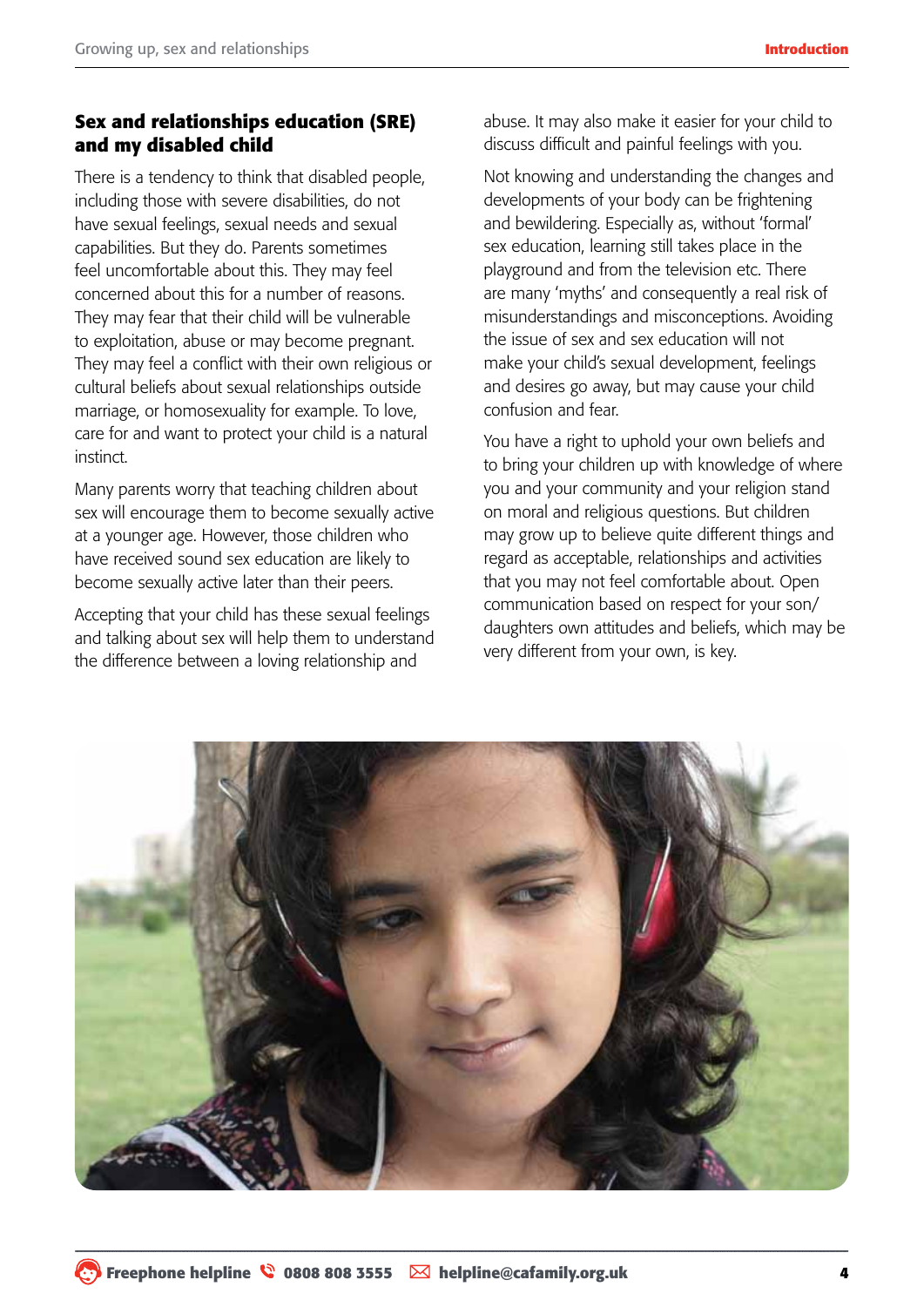# **1 Sexual awareness**

Sexual awareness is the result of all the physical, emotional, intellectual and social factors that have influenced our development throughout our lives. The use of the word sexuality in this booklet refers to awareness as a sexual being, and not just to sexual orientation. Defining sexuality as wider than just a physical function is particularly important for young disabled people. A person who is not able to use part of his or her body still has an equal right to full sexual expression. Similarly, a disabled young person should have the same access to sex education, sexual health care, and opportunities for socialising and sexual expression as other young people.

Having an impairment, health or genetic condition or developmental delay often affects many different aspects of sexual development.

For example, a lack of privacy and independence in daily living can mean a young disabled person often misses out on early sexual experiences such as kissing and flirting. Many other things stop disabled people achieving sexual and emotional fulfilment, including cultural prejudices, professional and parental attitudes, lack of social opportunities and a lack of appropriate services.

Some families and professionals working with young people may avoid discussing issues of sexuality. Fear of exploitation and pregnancy or the reluctance to see their child as a sexual being makes some parents unwilling or unable to tackle the many issues surrounding sex and relationships. Others may want their child to have sex education, but are unsure how to go about it. Parents who are not disabled themselves may not have personal experience on which to base their advice to a disabled child and may not know the answers to their questions.

At special school it was terrible. The assumption was that we wouldn't have and didn't deserve sexual relationships.  $\sum$ 



All parents – including those with non-disabled children – find talking about sex and relationships difficult, often worrying they may not know enough or have the confidence to talk and listen without embarrassment.

#### **Feelings of isolation**

At sixteen all my friends had boyfriends and I hadn't and I wondered then if my disability was the reason. I didn't know anyone else with a disability so I couldn't swap notes and whilst my friends listened they didn't know how I felt. "

Whilst most people can expect to find role models and support from within their community or within the family, a disabled child is more likely to experience isolation when they are the only disabled family member. This can be even more acute if they are unsure of their sexual orientation.

In some cases parents may actively encourage disabled children not to identify with other disabled children. Yet it can be helpful for disabled children to be able to discuss experiences and share difficulties with others who understand because they have been through similar experiences.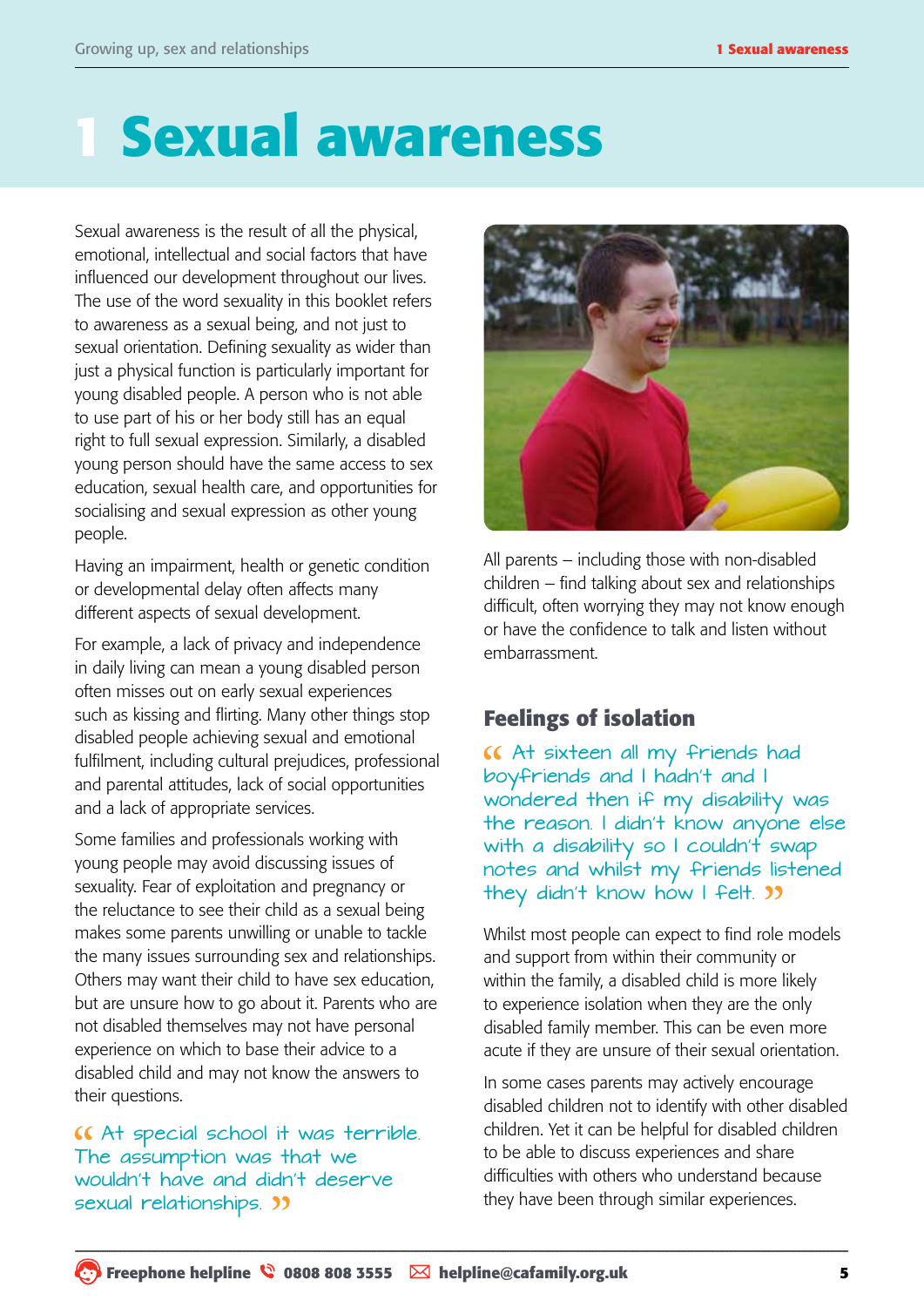#### **Coming to terms with being disabled**

I definitely went through this stage, perhaps in my teens. I never saw myself as being disabled, I would find it hard to look at photos of myself or see my reflection walking, for example in a shop window. I still find it hard sometimes.

For some disabled people accepting their condition can be a difficult journey. Getting support from other disabled teenagers can be vital. It is important that teenagers get support from others who understand the issues, for example by socialising with their peers in different activities or holidays. Social networks (Facebook, Twitter) and safe internet chat rooms with other young people can all be helpful. Children and young people may also benefit from seeing and hearing stories from their peers.

Parents may also have a difficult journey to make, towards accepting their son or daughter as a young adult who may have developed their own, and different, values and opinions.

 $II$  am me and I am what I am, if people don't accept that it is their hard luck. **33** 

### **Body image**

Images and attitudes are among the main problems faced by disabled people attempting to assert themselves as independent adults and positive sexual beings. There are many negative images which focus on dependence, guilt, pity and fear. These images can impact upon the self-esteem of the disabled child and young adult.

In the age of 'the body perfect' the media, fashion industry and popular culture generally reinforce stereotypes and promote superficial and skin deep ideas about what is attractive. This in turn can reinforce the view that disabled people are inadequate and unlovable. Expressions such as 'survival of the fittest' and 'body beautiful' are in everyday use.

#### **Sexual orientation**

Your child might find that they are attracted to other young people the same sex as them; this is just as common for disabled young people as it is for non-disabled young people. All people are different and a person's sexual orientation is part of who they are, it is not a choice. Your child may feel they can't talk to their friends and family, but still need to talk about their feelings. There are organisations that support disabled lesbian, gay, bisexual and transgender (LGBT) people.

#### Switchboard

*Helpline open 365 days a year supporting the LGBT community. Also supports friends, parents and family members who are looking for independent advice and support.*  **C** Helpline 0300 330 0630 http://switchboard.lgbt

#### Young Stonewall

*Help and advice for the young LGBT community, including coming out., health and wellbeing and staying safe online.*

www.youngstonewall.org.uk

#### Top school was harder because we had to go swimming. I'd get myself as close to the pool as possible, a towel covering my skinny legs, and then I'd jump in. **33**

The concept of 'physical correctness' is introduced at a very young age, as most toys do not represent an image of anything other than physical 'perfection' demonstrated in quite fantastical proportions on Action Man or Barbie Doll.

Rather than feel their body to be an object of sensuality, some disabled people see their body as an obstacle that impacts negatively on their quality of life, or some even as a source of pain.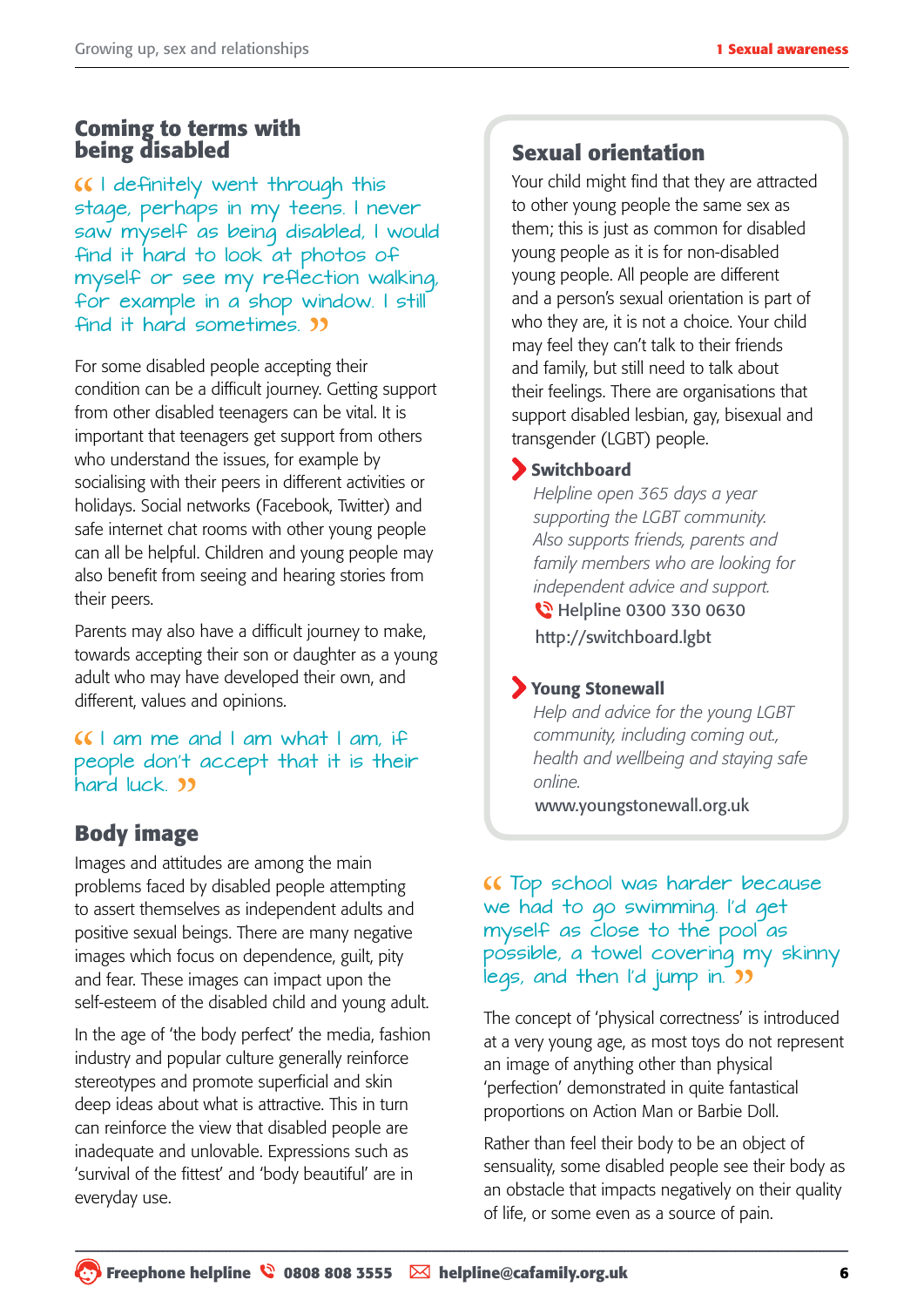#### I was quite nervous on my first sexual experience and what my partner would think of my body. "

#### **Privacy**

For disabled children who have been taught to be 'good for the doctor' and to comply during medical appointments whilst a stranger examines his or her body, the notion of private areas of the body may be a concept difficult to understand.

#### As a child my body was 'owned' by doctors. I was treated without respect. My body was treated as a problem. "

Equally, for any child or young adult who relies upon someone else for intimate care, the concept of private and public areas of the body can be unclear. Not only does this leave them vulnerable to abuse but also to 'socially inappropriate' behaviour or language.

For a disabled child or young adult, a lack of privacy can also mean a lack of opportunity to explore his or her own body.

Issues around privacy may also come up if your child is born without an i\mpairment, but becomes disabled whilst growing up  $-$  for example if they are injured in a road accident.

My daughter went from being very independent to being cared for very closely by us, as the result of a brain injury. It was very hard as she retained a memory that she was too old for her parents to be helping her bathe and dress. As she recovered we had to relearn to let her go and it was even harder the second time around. **39** 

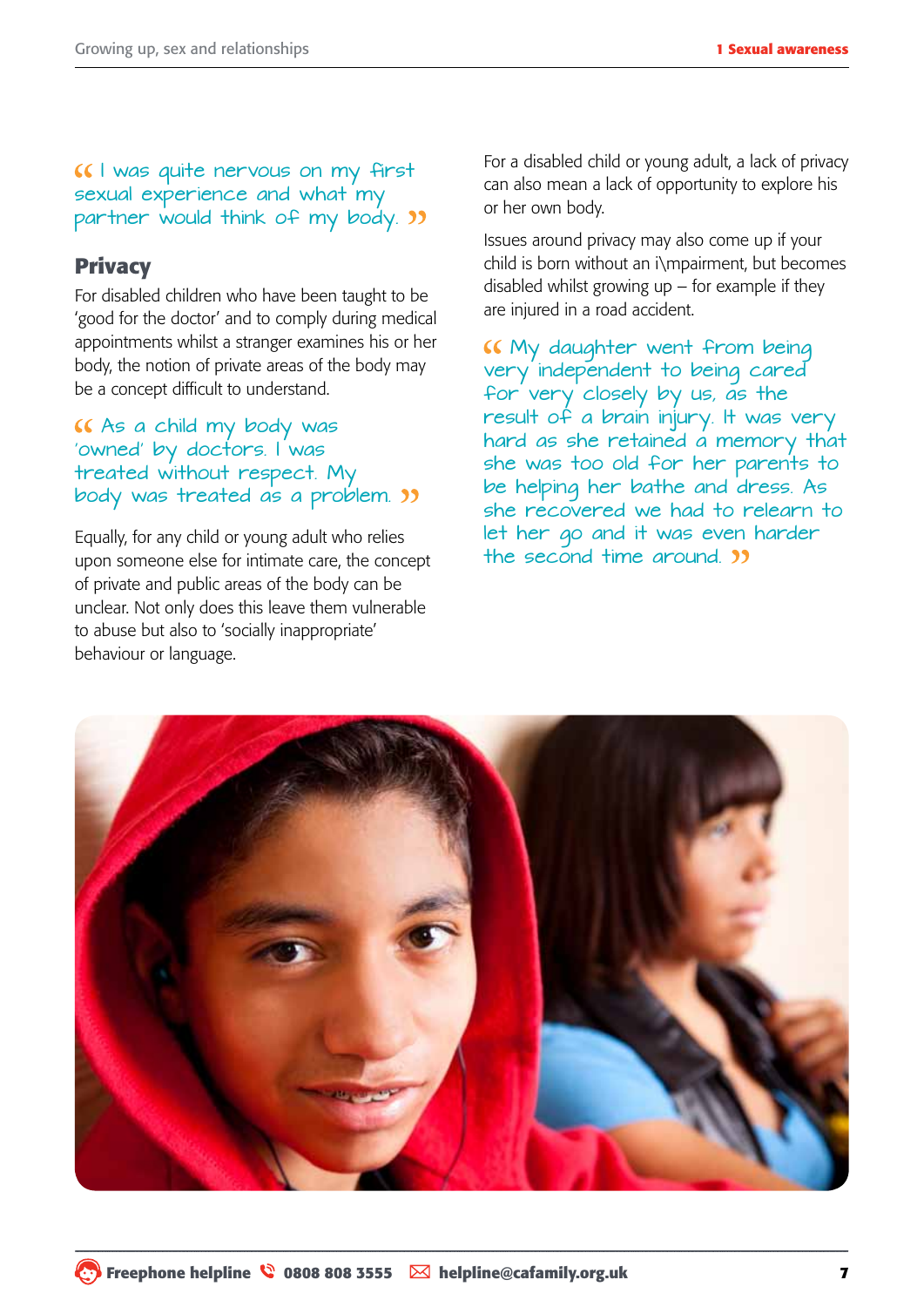# **2 Self esteem**

Growing up is about growing into a confident adult with a range of close friendships, including sexual relationships. It is about developing self-esteem, a good body image and the confidence to be happy with who you are. It is also about developing a sense of responsibility for your own actions. These are important issues for all teenagers.

#### **Developing your child's self-esteem**

All children and families are different and what works for some may not work for others. What feels right for you and your child is very important. The following suggestions from parents and disabled young people may help.

- Reinforce with your child the fact that everyone is different.
- Encourage your child to take interest in their appearance, for example wear fashionable clothes, use make up and so on, if they want to. Make up can be used to camouflage scars and fashionable clothes can be adapted to suit a disabled person's needs.
- Encourage your child to keep clean, use deodorant, wash their hair regularly and so on.
- Be generous with compliments.
- Remind them of the things they are good at.
- There are more and more positive role models in the media – point them out to your child without making too much of an issue.
- Encourage them to be assertive.
- If your child is self conscious about certain aspects of their appearance, don't dismiss it, support them by helping them to dress in a way that will divert attention.
- If your child is happy with an aspect of their appearance directly affected by their condition, be proud of their confidence. For example if they wear a wig, but do not feel the need to wear it all the time be proud of that. If they wear leg supports do not assume they want them covered up with trousers or long skirts. That might give them the message that the way they



look is not acceptable.

- Be aware that disabled people often feel that they are seen as disabled first and as a male or female afterwards.
- Help your child to develop diversion tactics for any questions about their condition that they do not choose to answer, for example by changing the subject.
- Respect their opinions.
- Encourage them to learn about and manage their condition, as they get older.
- Encourage them to make their own decisions about all aspects of their life as far as possible. This will help them to become more assertive, independent and to feel that they have some control over the way they look and their life in general.
- Try not to talk about your child and/or their condition as if they were not present. This often happens in medical appointments.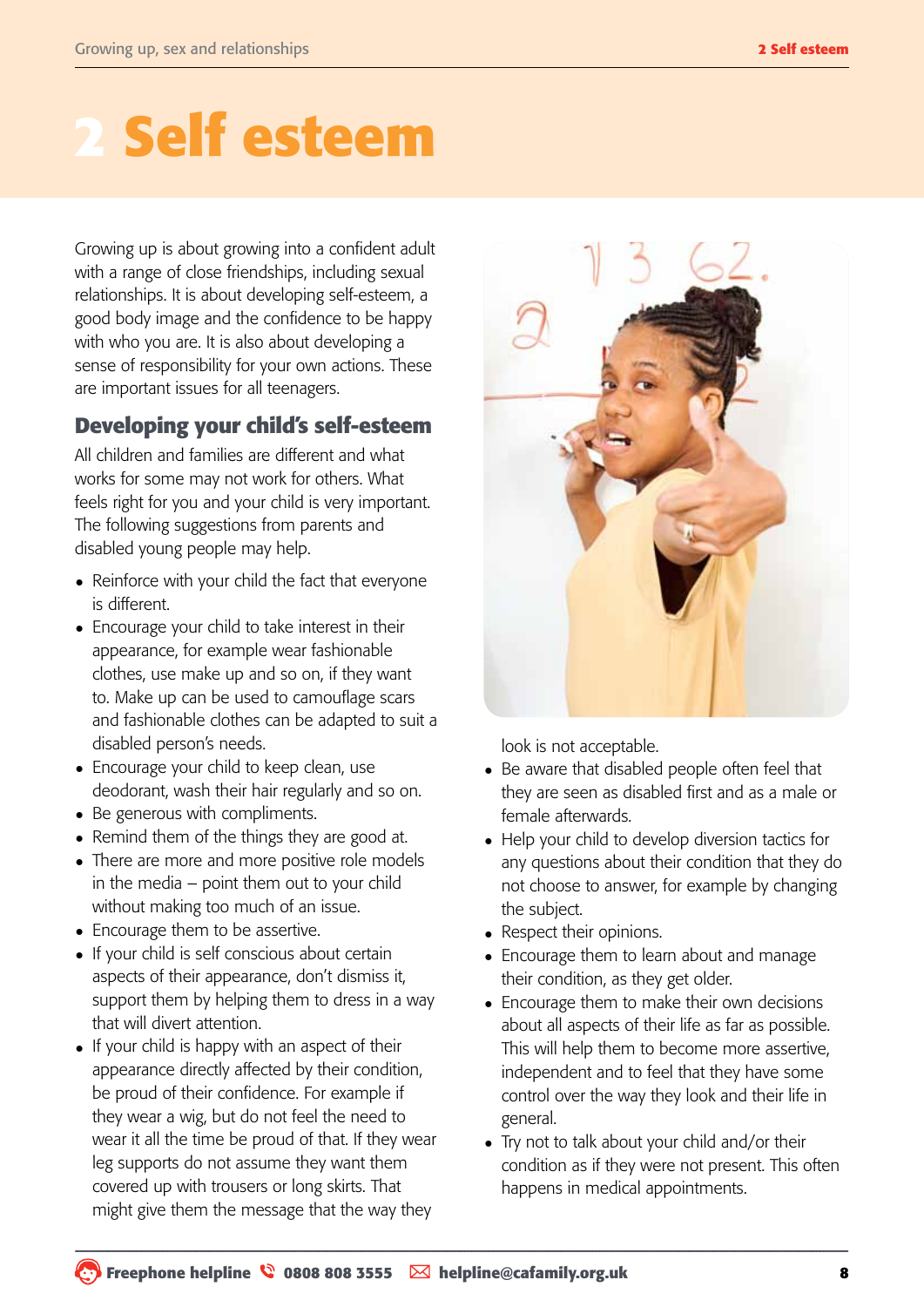

Before the age of about 10 my mum used to dress me in long dresses to cover up my callipers. Only as I got older and expressed myself did I manage to try and dress a bit more trendy. **39** 

#### **Role models**

My role models are the late Christopher Reeves, and Stephen Hawkins. Both refused to lay back and pack in, and have shown the world that disabled people can be just as good if not better than the mainstream world. **33** 

I think one person who sticks in my mind a lot is Tanni Grey-Thompson. The reason for this is because she has done so well for herself. Winning marathons, and Olympics really shows us disabled people it can be done. You have a disability but it should not stop you from at least trying to do things on your own. 33

My parents are my role models as they were both helpful and positive. **33**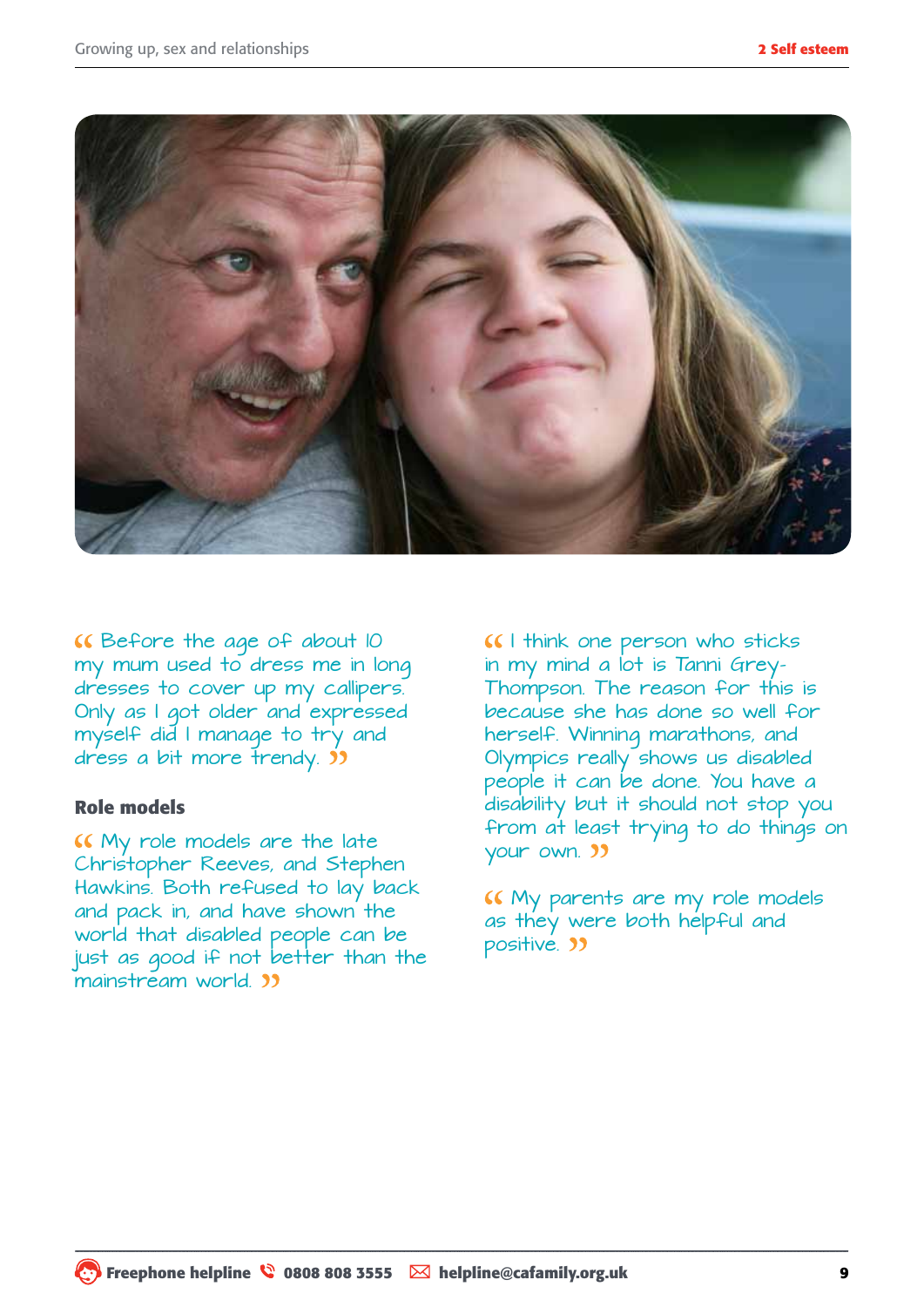# **3 Personal relationships**



Having friends is vital for our self-esteem as we grow up. Here are some reasons why friendships may be difficult to develop and suggestions to help your child make friends.

#### **Making friends at school**

Schooling can sometimes create additional obstacles to forming friendships:

- attending a school some distance from home can make it difficult to forge friendships within the local neighbourhood
- making the transition from Primary to Secondary often means severing friendships
- where friendships do develop they are sometimes dominated by the assumption that the disabled child needs helping and may not be based upon mutual respect
- a child with a full-time learning assistant may enjoy little opportunity to mix with peers
- facilities and venues for leisure activities and parties may not be accessible to some disabled children and this can make friendships difficult to maintain.

The teacher's aides at school caused me a lot of problems as they would choose who they wanted me to be around and if I had friends they did not approve of they would send them away. **33** 

The 'Circle of Friends' approach was developed to help disabled children, who may be vulnerable to isolation at school, be more included in mainstream settings. A group of the young person's friends and peers are brought together at their school with the aim of creating a support network for them. Circles of Support is a similar approach to including people in the community, where a group of people meet to help someone achieve their goals in life. You could ask professionals involved in your child's care about putting these approaches in place as they grow up at school and in the community.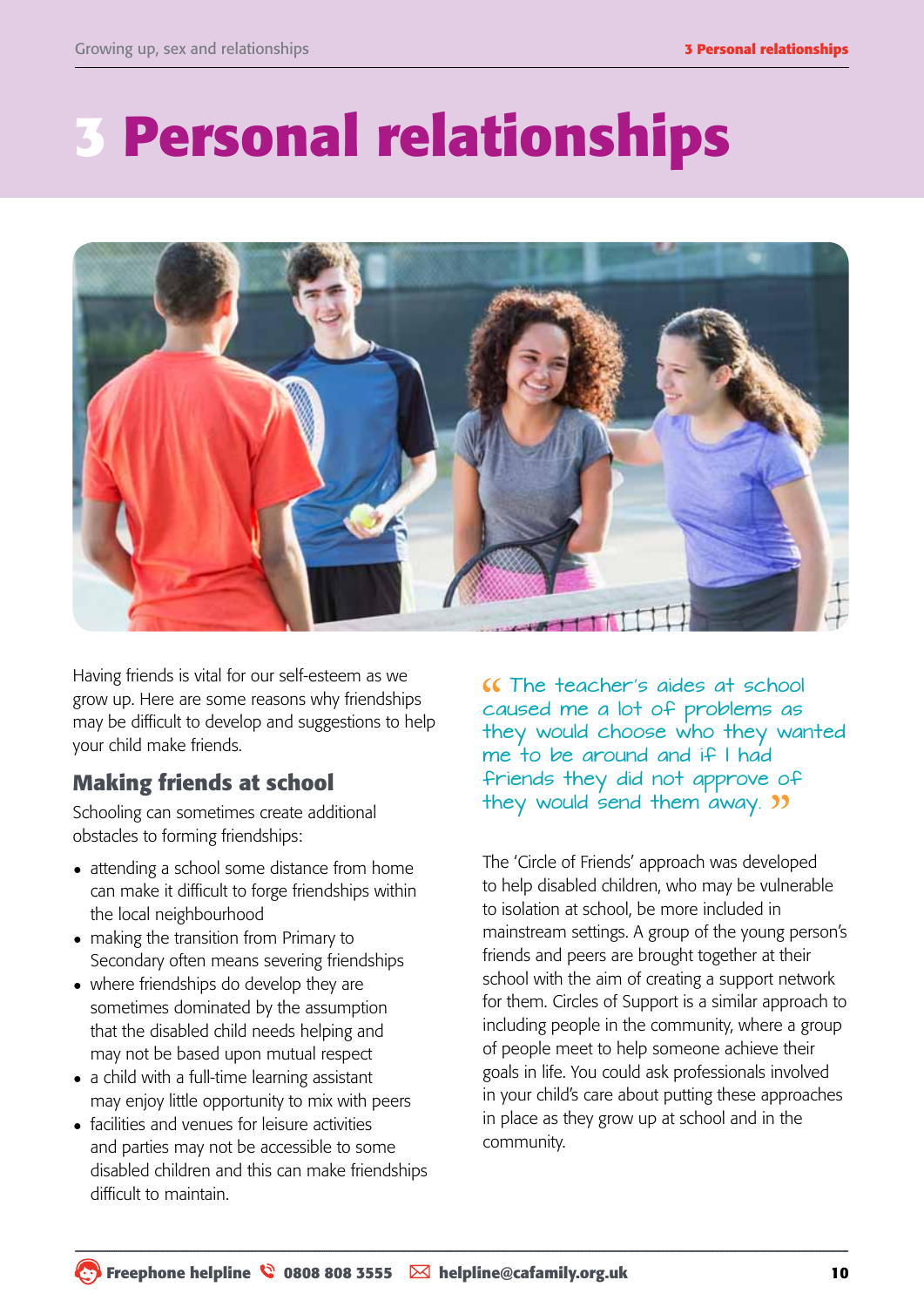K School was very hard... not being accepted in groups because I was different. 33

#### **Friendships**

If your child goes to a mainstream school where there are few or no other disabled children, find opportunities where they will have the chance of having contact with other disabled children. This might be directly through clubs, or through social networks (Facebook, Twitter).

- If your child goes to a special school find opportunities for mixing with non-disabled peers.
- Try not to be over protective.
- Encourage your child to invite their friends home.
- If it is not possible for your child to go out much, encourage them to keep in telephone or social media contact with friends.
- Enquire about local clubs that your child could go to, whether specifically for disabled people or inclusive.

I was lucky to have good friends at school who didn't treat me any differently.  $\frac{1}{2}$ 

I had a strong group of friends and I'm mobile enough to get about most places. My friends always made an effort to keep up and are well practiced at helping me dress/ taking me to the loo! **35** 

*Inclusive Solutions was set up and run by educational psychologists, and uses the Circles of Friends approach, working in schools and local authorities with children and young people. They also offer training and consultancy, and have free resources on their website.* 

 $\bullet$  inclusive-solutions.com

*Circles Network work with people of any age who are isolated or at risk of isolation, they can help in the development of Circles of Support, Independent and Collective Advocacy, Person Centred Planning and Inclusion into the mainstream of life.* 

www.circlesnetwork.org.uk

*The Foundation for People with Learning Disabilities has information on developing friendships at school and in the community for children and young people with learning disabilities. They also have information on staying safe when out and about.*

www.learningdisabilities.org.uk

#### *Friendships: a guide to finding friends and building community*

*by Kay Mills. A collection of personal stories, practical ideas and strategies on how to support people to make friendships, experience new activities and connect them with the community. Aimed at those supporting people with learning disabilities, but with great practical ideas that can be used by everyone, including parents. Available to download free from:*

[www.centreforwelfarereform.org](http://www.centreforwelfarereform.org/library/by-date/friendship.html)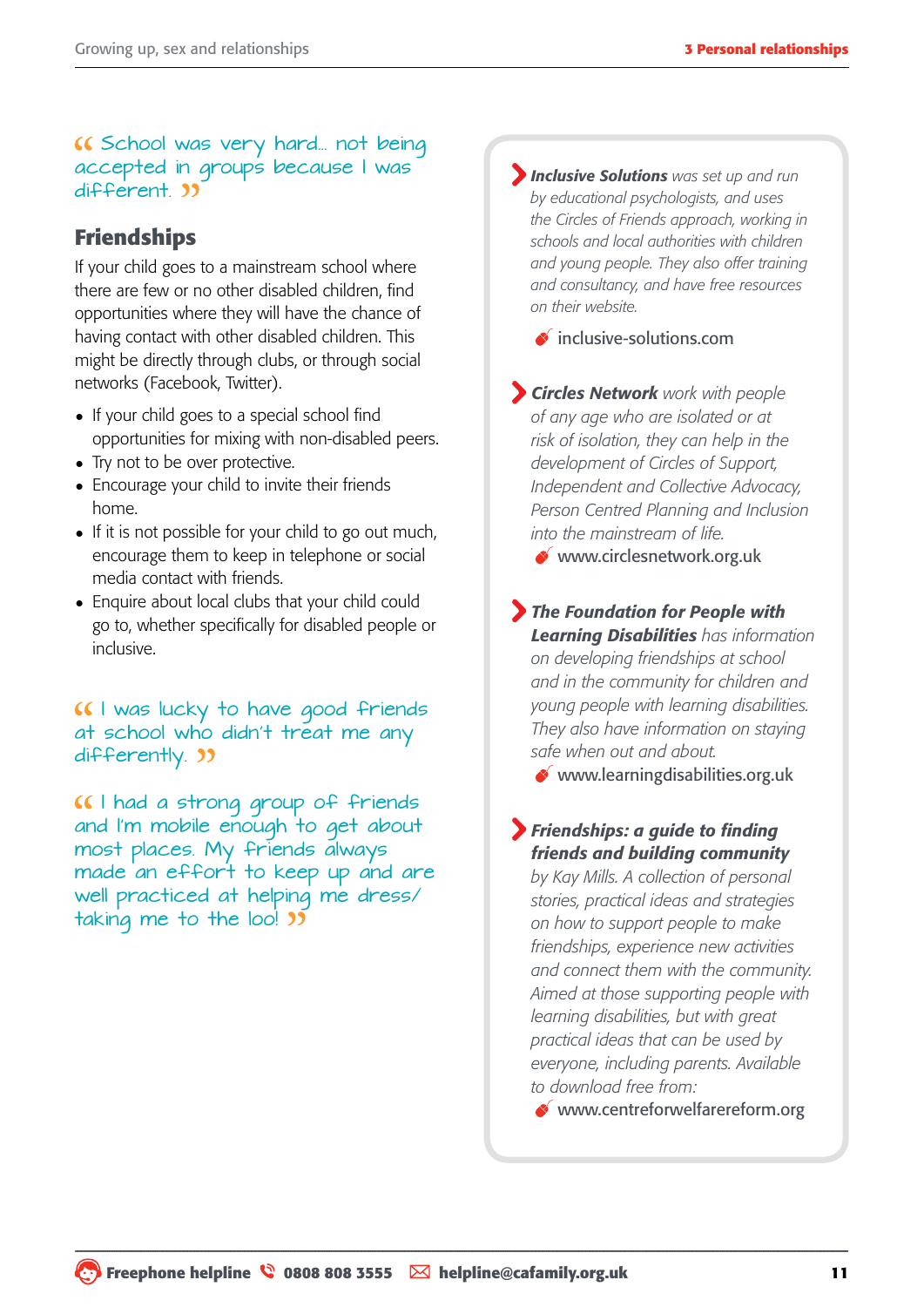## **Bullying**

Bullying takes many forms that may include verbal abuse, physical attacks, and racial and homophobic harassment. All bullying is unacceptable.

Bullying can be teasing or name calling as well as physical assault.

It is not always obvious when a child is being teased as he or she might not tell parents or teachers, but there may be a change in their behaviour. Teasing and name-calling can have a serious impact on a child's self-esteem and self worth and action needs to be taken to deal with and to prevent it.

- Talk about name calling and teasing with your child by creating opportunities. For example, regularly ask how things are going at school, who they like playing with or who they try to avoid.
- Give them lots of praise for coping if they deal with a difficult situation.
- Teach your child some simple sentences about their condition. Encourage them to practice until they can explain their condition confidently.
- Check that they are happy with the explanation that you give to other people about their condition.
- Some families find role-play useful. Work with your child through difficult situations they have encountered or they fear happening. Decide upon appropriate comments and reactions. The more a child is involved in deciding on the best responses the more likely they are to use them.

• Remember that as your child gets older the explanations and responses will need to change.

#### **If your child is being bullied at school**

- Speak with the school and explain just what effect bullying has on your child. They may not be aware that it is happening or they may not understand just what an impact it has on your child's self-esteem.
- Try to arrange to have an appointment rather than a quick word in the playground.
- Be specific about what is being said and the effect it is having on your child.
- A teacher might see persistent questioning of your child about their condition as innocent. If it upsets your child it is not acceptable and it needs to be stopped.

All schools should have a policy on bullying to which you should have access as a parent. Schools should look at four key points:

- they should not ignore suspected bullying
- they should listen carefully to all accounts
- they should adopt a problem-solving approach
- they should follow up to make sure that bullying has not resumed.

#### **Further information**

For information on what to do if you're concerned your child is being bullied, see our guide to *Dealing with Bullying*. It has lots of useful advice for parents and children including how to approach the school. It's free to parents who call our freephone helpline or to download.

#### Anti-Bullying Alliance

*Has a range of resources in their Special Educational Needs and Disability (SEND) Information Hub. Plus training for schools and for teachers.*

www.anti-bullyingalliance.org.uk/send-programme/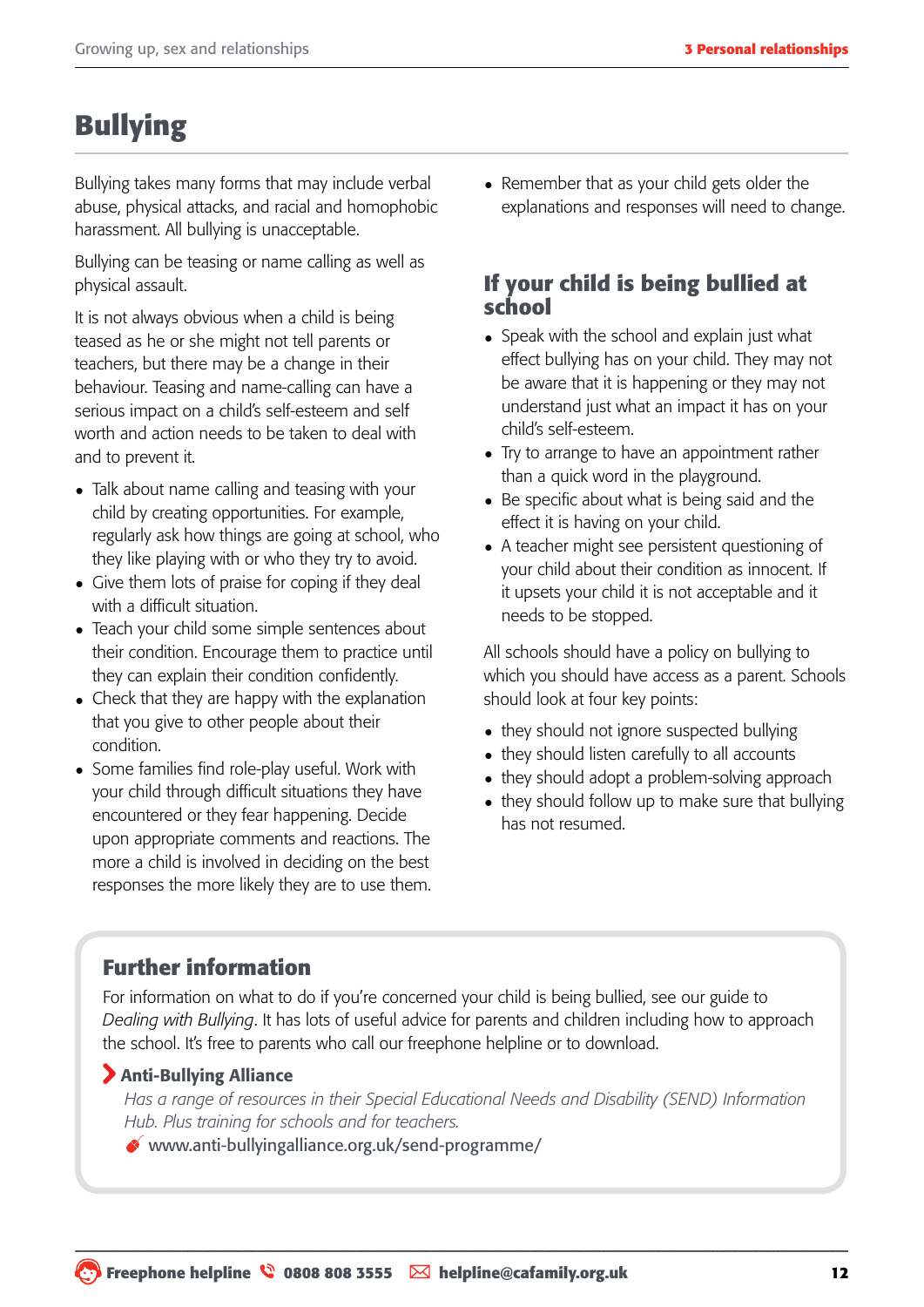# **4 Discussing growing up with your child**

#### **What does my child need to know?**

Disabled children, like every other child, need to learn about:

- how their body works and grows
- what changes to expect at puberty
- the name and function of the sex organs
- relationships and responsibility
- how society expects them to behave in public
- keeping safe from exploitation and abuse
- how to prevent unplanned pregnancy and sexually transmitted infections.

Disabled young people, like everyone else, have a need for:

- a social life with children or young people of a similar age
- friendship
- romance
- exploration of their sexuality
- access to sex education
- privacy for private activity
- understanding of private and public areas of the body.

You should assume that your child will go on to have as independent an adult life as possible and that this will include experiencing sexual desires and taking responsibility for their sexual behaviour.

As puberty approaches you need to prepare yourselves and your son or daughter for a more adult status by allowing them to be as independent as possible. Even if they are very dependent upon the care of others they should increasingly take responsibility for their own decision-making with support from parents and teachers. This will help to have a feeling of control over their life. Giving your child responsibilities will directly affect their confidence, self-esteem and self-worth.



#### **Talking about sex and relationships**

#### For me sex education at home was unheard of, but I was no different to my brother or sister.

Despite a willingness to talk about sex and relationships, many parents are unsure how to go about it. They worry and think they may not know enough and lack the confidence to talk and listen confidently without embarrassment. For some parents of disabled children reluctance to see their children as sexual beings may complicate matters further. These anxieties may peak when a child reaches puberty.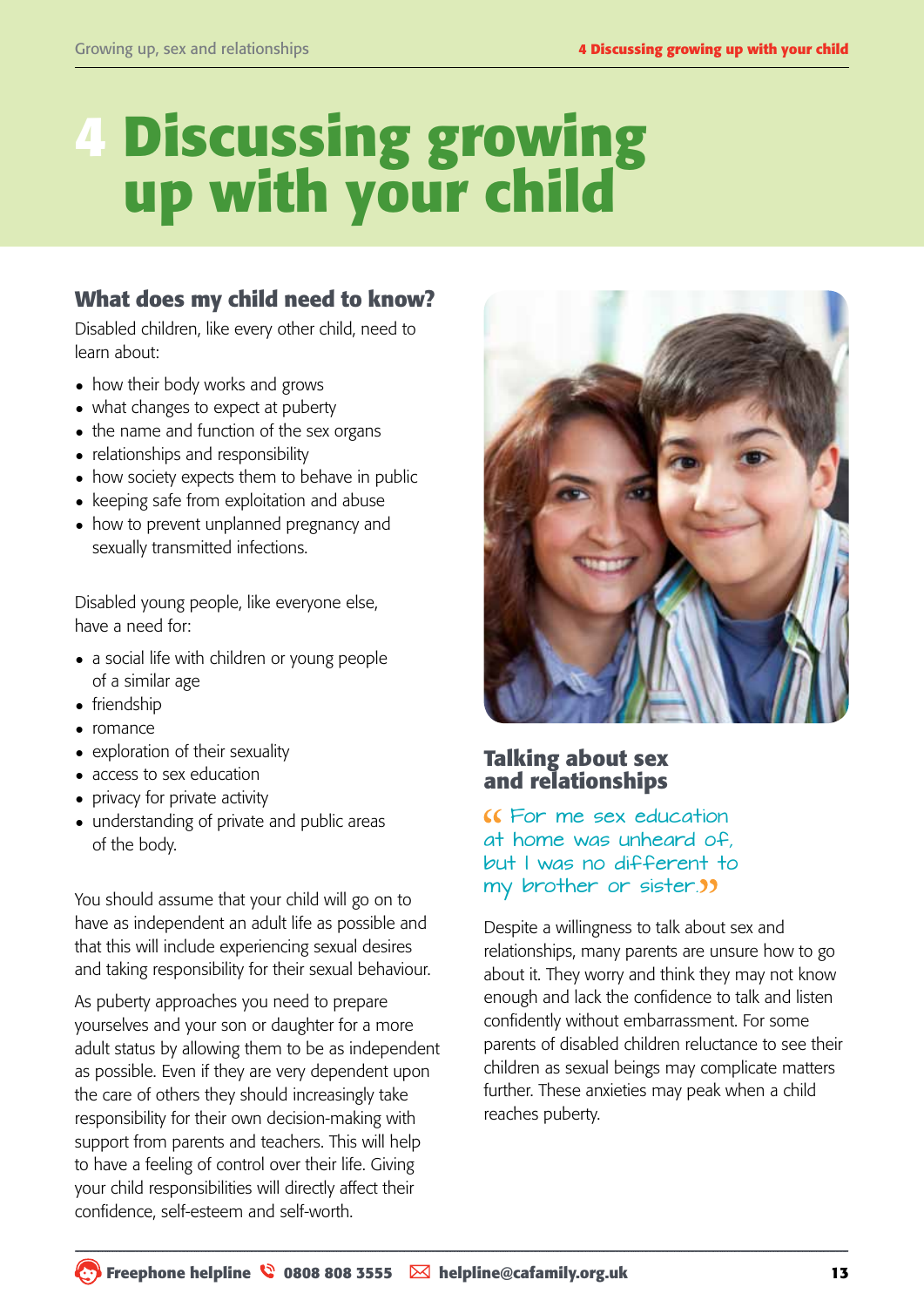#### **When and how to talk about sex and relationships**

Children are more likely to want to talk to you about sex if they are used to talking openly to you, not just about their condition in general, but other things like money, school work, friends, and so on. Showing an interest in what your child does and says will boost their self-esteem. Encourage your children to talk to you about anything that worries them. Even children with severe communication difficulties may be able to indicate to a family member who knows them well that there are things they are worried about or which make them unhappy.

- Start talking to your child early so that problems are less likely to arise – certainly before puberty.
- Talk openly and casually while you're doing something else, like washing up or driving the car – as this gives the message that it is not something secretive or to be afraid of.
- Be open about your own beliefs and attitudes, but be prepared to discuss them and listen to your child's point of view.
- Read books, leaflets and watch videos or take advantage for example of a situation that might arise on the television and which might help trigger a conversation.

I received sex education at home and my disability was not really discussed as an issue. My mum once said to me that she thought it might take me longer than most to get a boyfriend but she was sure I would eventually and she was right!

When talking about sex, take into account your child's condition and be realistic. For example, it might take longer; it might mean experimenting a little.

- Reinforce the fact that the most important aspects of a relationship are love, friendship and mutual respect.
- Listen rather than judge. Try asking them what they think.
- Answer questions and don't be afraid to say: 'I really don't know – let's look it up together'.
- Don't bombard your child with questions or talk too much. Many children say it is awful to get a formal lecture on sex or have questions fired at them: 'I asked a question and she immediately came back with, "Are you having sex then?"
- Try and hold on to your anxieties, answer the question and respect privacy.
- Remember that disabled people have relationships with other disabled people and with non-disabled people.
- Remember that same sex relationships are as common for disabled people as for non-disabled people.

The first time I saw other people with arthrogryposis, with wives, husbands and children, who were driving, working, living independently - I never worried about my future. **33** 

#### **What words or language should you use?**

To begin with, use the words that your child is familiar with and gradually introduce the correct medical names for the genitals and other body parts. These are going to be more consistently used by others. Even if your child chooses to use the original words, they need to understand, and be able to use the correct medical terms in certain situations. This is especially important if your child will have to be in hospital on their own when you may not always be there. Your child may be embarrassed if they cannot explain a problem to a doctor or nurse because they do not know the correct words.

For everyone involved in the personal or intimate care of the child or young person, consistency in the language used to describe the genitals and other areas of the body is also very important.

For the child with a physical impairment who relies on the help of care workers when going to the toilet, or who is used to undressing regularly for doctors or therapists, the concept of private parts of the body may need reinforcing.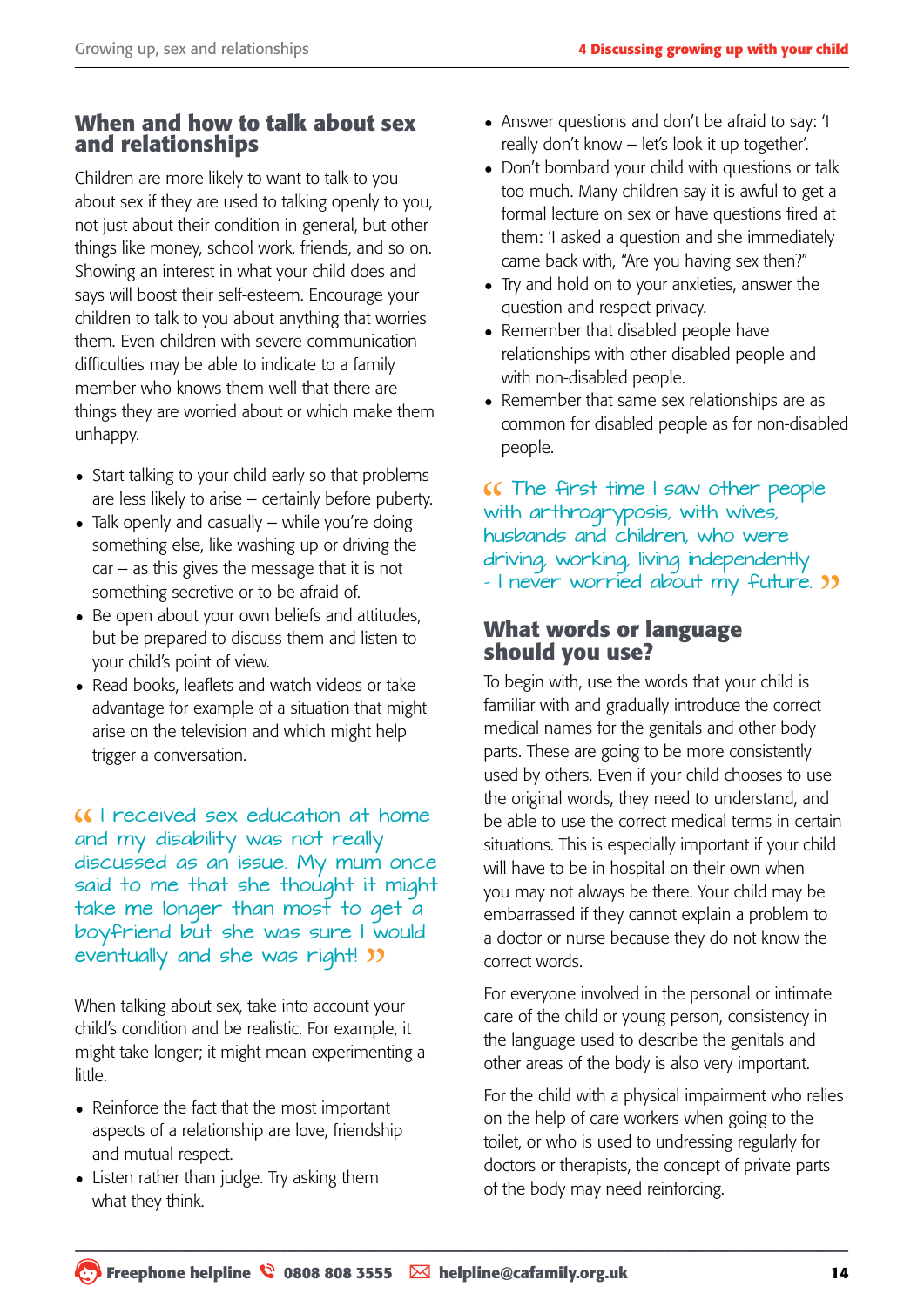#### **NHS Choices**

*NHS Choices has a range of resources to help parents overcome difficulties talking about puberty and sexuality issues with their children and also signpost to information on puberty, contraception, STIs for young people with learning disabilities.*

www.nhs.uk – search for 'Puberty' info for parents'

#### BILD (British Institute of Learning Disabilities)

*Information and resources for parents and young people growing up with learning disabilities covering all aspects of friendships, sex and relationships. For example consent, rights and informed choice, puberty, masturbation, sexual health* – *contraception, STIs and more. They also have easy read information about friendships and relationships.*

[www.bild.org.uk](http://www.bild.org.uk/)

Let's Talk about Sex *by Robie Harris and Michael Emberley 2010 – Up-todate information about all aspects of growing up, sex and sexuality, including contraception, STIs, safe sex, sexual abuse and responsible choices. Inclusive of different sexualities, disabilities, ethnicities and body shapes. Aimed at 10-14 year olds and their parents and carers.* 

#### Talking together … about growing up

*by Lorna Scott & Lesley Kerr-Edwards (2010). An activity-based workbook for parents of children with learning disabilities. With chapters on body parts, the difference between public and private, keeping safe, feelings, growing up, which words to use and so on.*

#### Books Beyond Words

*A series of booklets illustrated in full colour and with no words (or very few) to assist people with learning disabilities to understand health issues, personal relationships or life changes. Edited by Professor Sheila Hollins.* 

www.booksbeyondwords.co.uk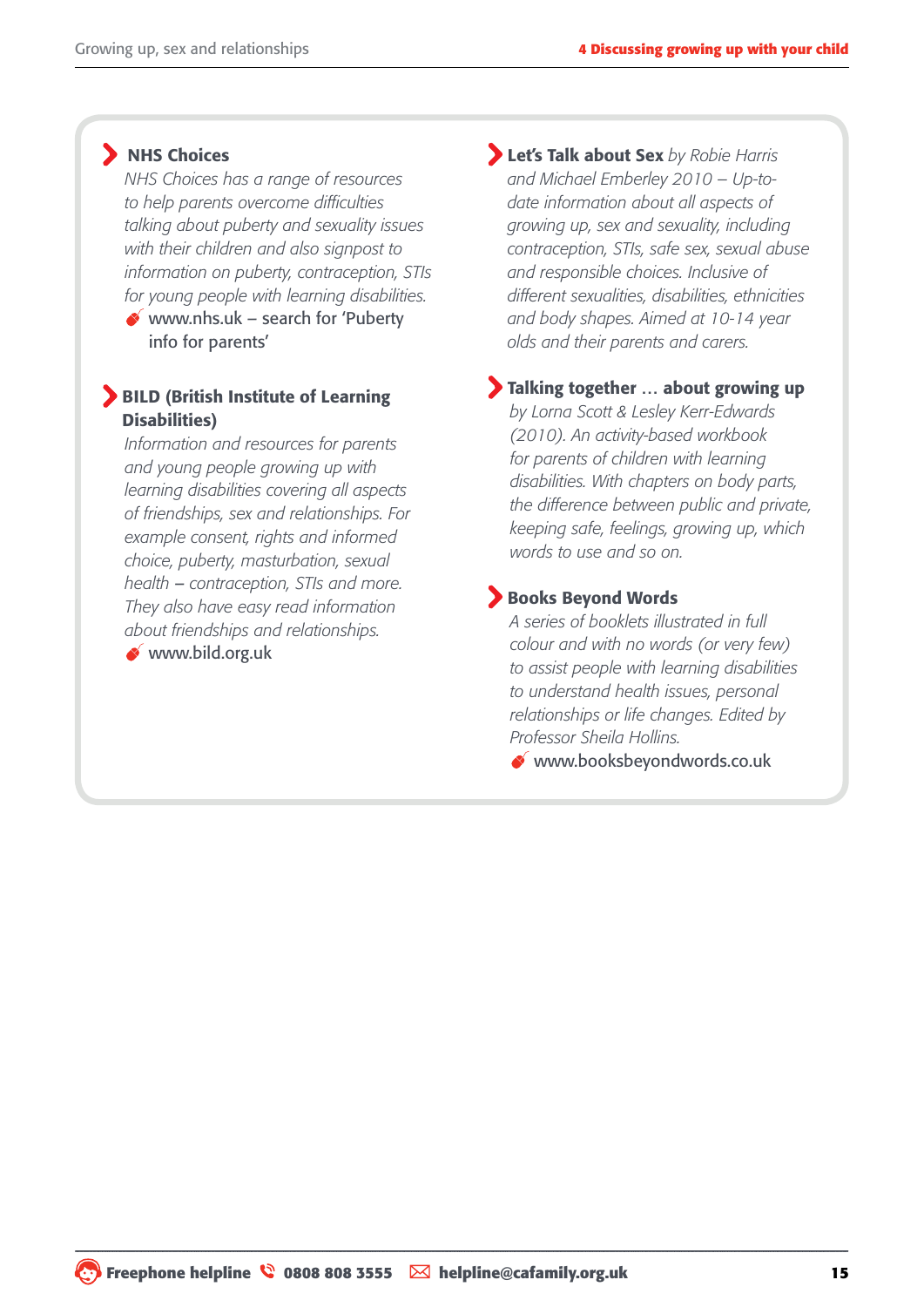# **5 Sexual development**

## **Puberty**

Disabled children grow up too and they go through the same process as any other child. Although puberty may be early for some and delayed for others it is a biological and emotional process that cannot be stopped, even if some parents would like it to. There are some very rare medical conditions which mean that medication might be needed to bring on puberty and its associated changes.

As much as possible all children and young people need to be prepared for the changes to their body before they take place.

#### **Girls**

- Body hair starts to grow.
- Breasts begin to grow.
- Periods begin.
- Mood swings can be more noticeable.

#### **Boys**

- Body hair starts to grow.
- Voice starts to break.
- Wet dreams begin.
- Mood swings can be more noticeable.

You may wish to talk to a teacher at school about their sex education programme. Especially if you feel that it might bring up some worries or concerns for your child or you feel that your child might benefit from being prepared for the lessons beforehand at home. Also, it may be that your child would benefit from having certain points reinforced at home afterwards. They may come home with some worries relating to their medical condition or condition for example:

- Will my body go through the changes at puberty?
- Will I be able to have sexual relationships?
- Will I be able to have children?



As much as possible, as their parent or carer, you need to be able to allay any fears they may have.

If you do not have the answers it might be useful to contact the support group for your child's condition. As your child becomes a teenager, it might be helpful for him or her to see a genetic counsellor. Also, you may find it helpful to look on the NHS Choices website (see previous page).

As much as possible you need to pre-empt any worries or issues that might arise from lessons.

#### **Changes for girls**

Having periods is part of the visual process of growing up. It is a new phase in the development of emotional and physical maturity. Ideally information should be given well before the first period so that the young person can be reassured that this is a normal process. She needs to know that she is menstruating and that it will stop in a few days. She may have little or no sensation in the vaginal area, and therefore may not be aware when her period has started. It is important to watch out for the start of any bleeding. This will be simpler once a regular cycle is established, and it may be useful to keep a diary of the menstrual cycle, or encourage her to do so.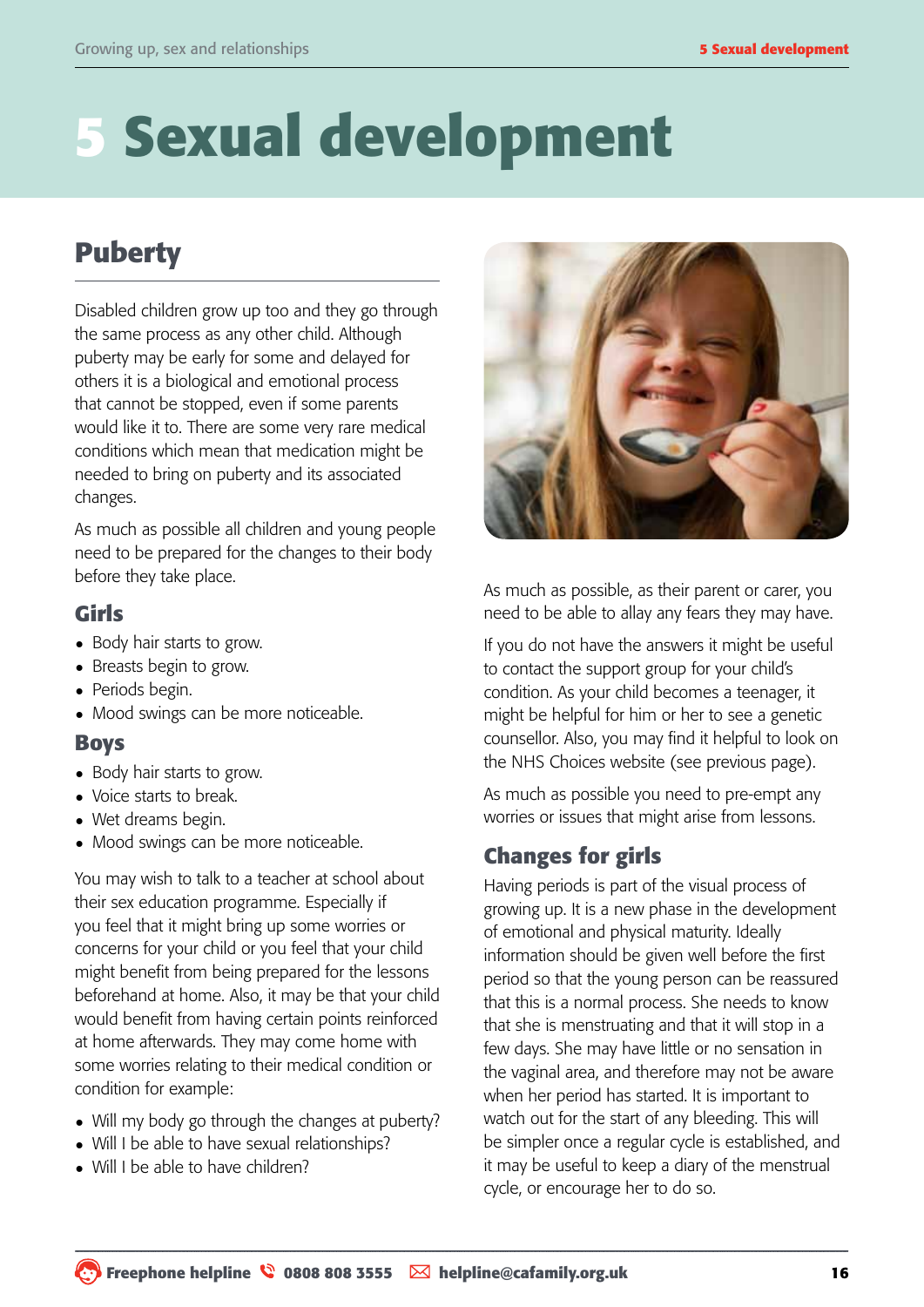The age at which menstruation may begin can vary – as young as nine years old is not uncommon. There is nothing 'wrong' if menstruation begins early, or if it starts much later than the average.

Make sure that your daughter has information about pads and tampons, what they are for and how they are used. Buy some products, take them out of the wrappings to show her, and perhaps demonstrate on a doll. Usually these are quite easy for a girl to put in place herself, but sometimes she will need help because of the nature of the condition. There needs to be an emphasis at this time on personal hygiene and cleanliness.

It is important to emphasise that it is a private thing, and she should not talk to everybody about it. Let her know that she can talk to her carer, her teacher, the school nurse or a girl friend.

#### **Changes for boys**

Most young disabled men are likely to go through adolescence and puberty at about the same time as anyone else. The voice will change; facial hair, pubic and body hair will start to grow. Tell your son about wet dreams and that they are perfectly normal and may sometimes happen when they are asleep. Your son needs to understand that ejaculation can also occur during masturbation.

Boys may be embarrassed or worried and need reassurance that this is a normal part of growing up. They also need to know that this is a private thing, and that the semen should be wiped up with a tissue, and thrown away. This also is a responsibility, which, along with personal hygiene, is a part of personal care and growing up

There are a number of very good resources to help you explain to a child with learning disabilities the changes that a boy and girl go through at puberty. See the organisations on page 15 and 22 for more information.

#### **Personal care**

Intimate personal care is a necessary part of some disabled people's lives. As a child grows up and goes through puberty they may find personal care to be more embarrassing and feel more awkward having intimate or private parts of their body touched. They may also feel shy of others seeing their body.

It is very important that parents are respectful and sensitive when delivering intimate personal care to their son or daughter and that they encourage similar behaviour in all care workers. This means:

- knocking before entering a bedroom or bathroom
- asking permission on each occasion before providing intimate care – for example, "Is it OK if I help you take off your pyjamas now?"
- discussing personal care plans and any changes to these with the child or young person as far as possible
- reassessing whether intimate personal care is still necessary and whether it could or should be provided in a different way. Are there aids and equipment which could enable the young person to manage alone?
- reassessing how many different people need to be involved in a young person's personal care and keeping this to a minimum
- clear communication and explanation of why a procedure is necessary.

Use consistent language for genitals and for bodily functions. Ensure any new care workers are informed of the appropriate language to use.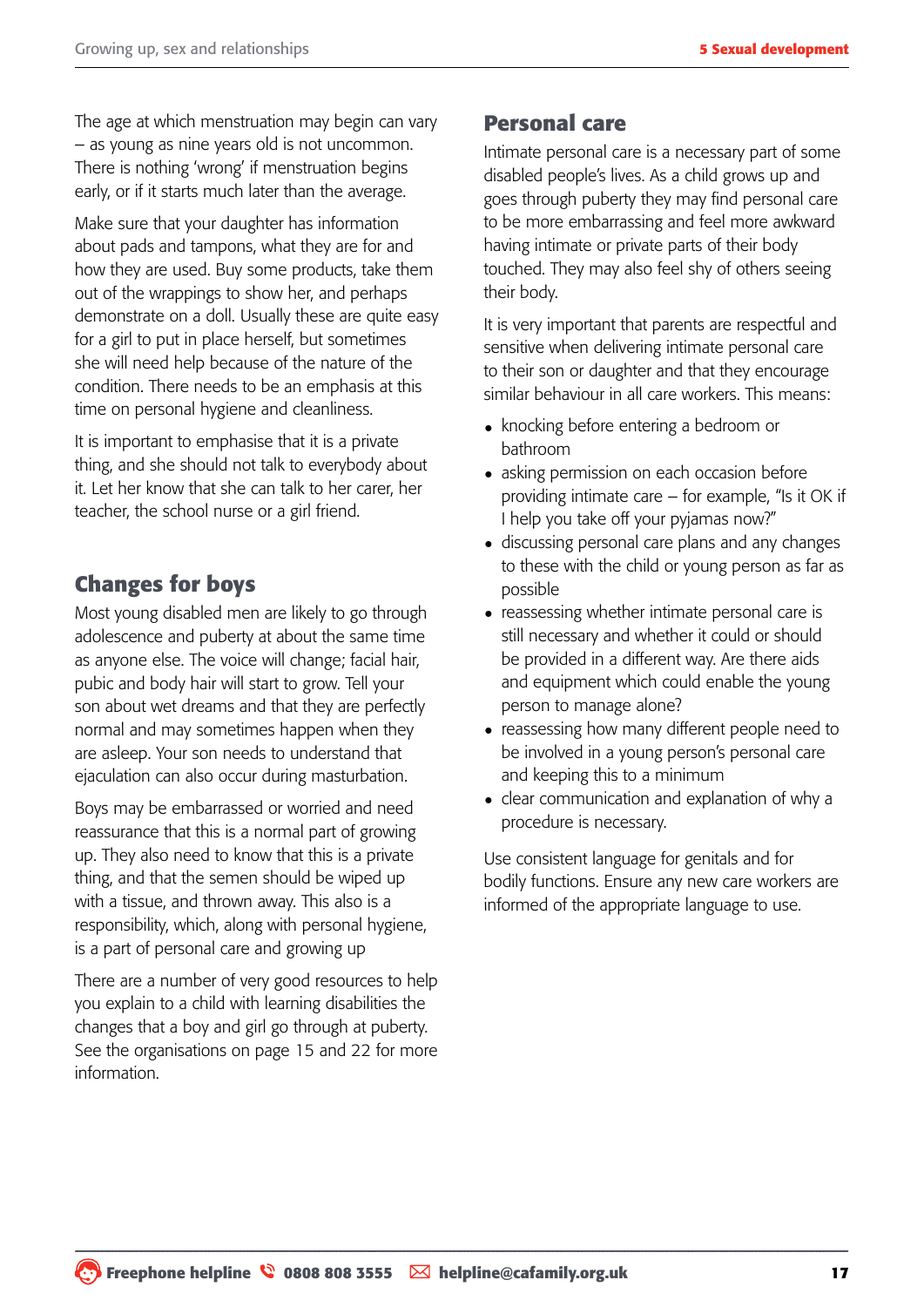#### **Masturbation**

Discovering one's body is a natural part of growing up and, as much as possible, every child should be given the opportunity and privacy to explore the parts of their body that feel good to touch. Masturbation – when a boy strokes his penis or a girl strokes her clitoris because it is pleasurable – is a natural expression of sexuality. For a disabled young person there can be issues over both opportunities and privacy.

As your child grows up, you should try to knock and wait a moment before coming into a bedroom or bathroom. Encourage others, such as care workers, to be equally respectful.

Parents often assume that their child's physical impairment means that they are unable to explore their body or to masturbate. However, quite often they do find a way.

Night splints can be a barrier to exploration of the body. While it is very important that these be worn, you may like to ask your child's doctor whether it would do any harm if occasionally you "forget" to put them on.

Continence wear can be another barrier. If this must be worn at all times, perhaps you could allow your child some 'private time' in the bath – providing that you know they are safe. Even if your child is unable to explore their own body with their hands they may be able to look at themselves and notice any bodily changes as they mature. This may lead naturally to questions on body changes and the opportunity to discuss the wider issues.

It is important for all of us that we are comfortable with our body and for this to happen we need to know our body.

Some children and young people masturbate because it helps them to feel warm, relaxed and loved.

Young people with learning difficulties sometimes do not understand the difference between private and public. It is important to try and support children to know that what they are doing is natural and not wrong, but that it is only right on their own in a private place, such as their bedroom.

For organisations and resources that can help see pages 15 and 22.

#### **Further information**

Many publications on sex and relationships for disabled people are focussed on learning disabilities. There are some publications around physical disability, but these are mostly produced by the relevant specific-condition charity. The Contact helpline will put you in touch with the most relevant organisation.

 *The Sexual Advice Association has useful information about all aspects of male and female sexual function and sexual problems, for example help with erectile dysfunction. Callers to the helpline can request general information on the causes and treatment of sexual problems and a list of specialists in their area.* 

- **C** Helpline 020 7486 7262
- www.sda.uk.net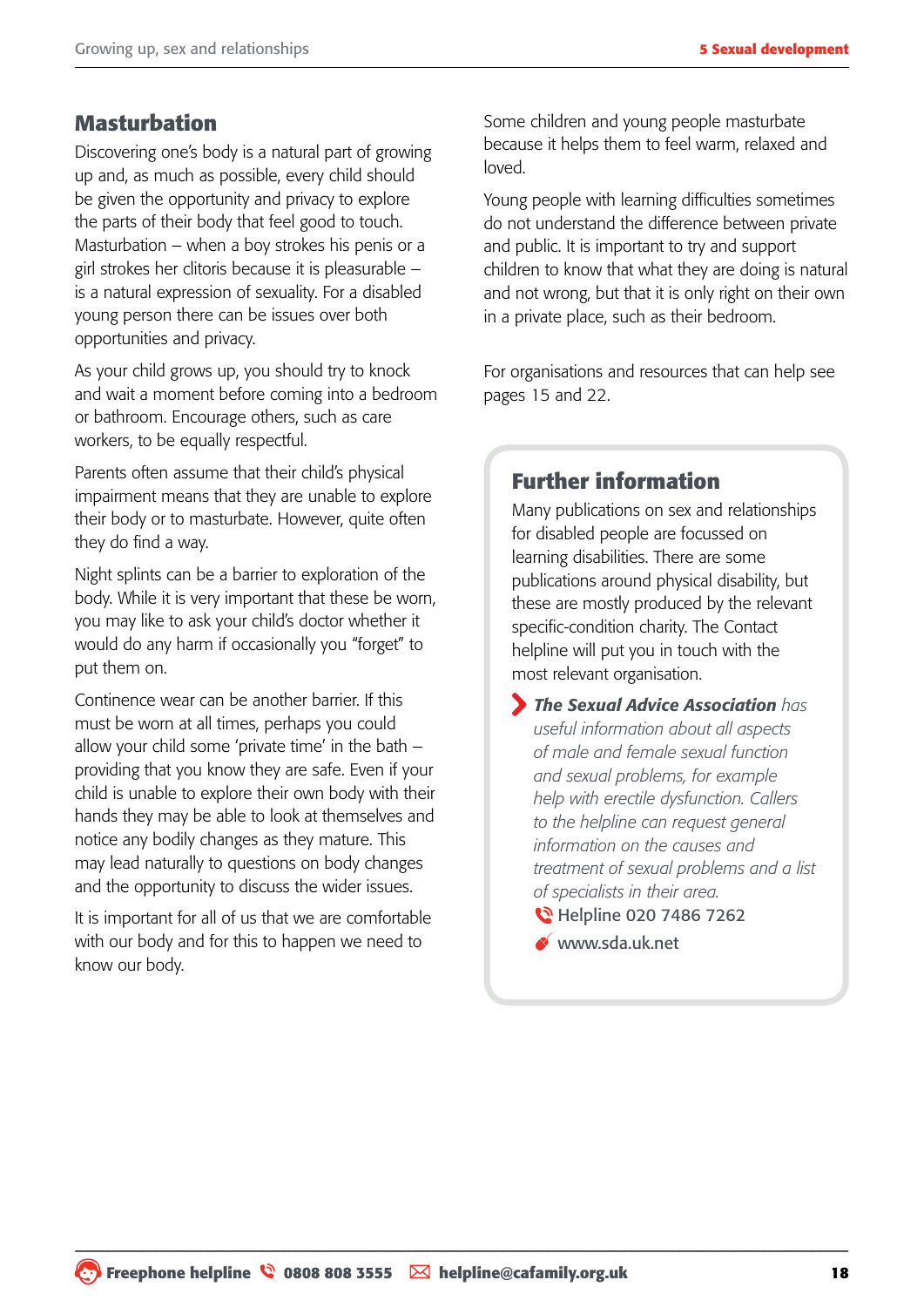# **6 Contraception and STIs**

### **Contraception**

There are many different contraceptive methods available, including the contraceptive pill, male and female condoms, the Intrauterine Device and the diaphragm or cap.

There are also other methods such as contraceptive injections, which contain a slow-release supply of a hormone. These work by stopping the ovaries releasing eggs and by thickening the mucus in the cervix, creating a barrier to sperm. They give 99% protection against pregnancy for 12 weeks. Prescribed medicines such as those for epilepsy and tuberculosis make them less effective. It is also possible to have a contraceptive implant where a small flexible tube



is placed under the skin of the inner upper arm. It releases the hormone progesterone and this stops the ovaries from releasing an egg.

A GP or fpa (formerly the Family Planning Association) will give advice as to which method might be most suitable. Your daughter or son should explain any medication they are already on (because some drugs, for example anti-epileptic drugs may reduce the effectiveness of the pill) and any allergies (for example to latex) which may affect the method chosen. They should also let the clinic staff know about their condition and its features. For example, the insertion of an IUD in a young woman with epilepsy may trigger a reflex seizure.

How effective any contraceptive is depends on how old the young person is, how often they have sex and whether the instructions are followed.

#### **Can a young person obtain contraception without parental consent?**

Research findings tell us that many young people fail to get help because they fear that they will not receive a confidential service from health professionals. This is a difficult issue because parents naturally want to know what is happening. Health professionals will always encourage young people to talk with their parents.

Young people have the right to a confidential service and doctors can prescribe contraception and advise them on sexual health matters without their parents' knowledge. But doctors use their professional judgement to decide whether the young person is mature enough to understand the treatment and advice given, and they will break confidence in circumstances where they believe that there is limited understanding or where the young person is being abused.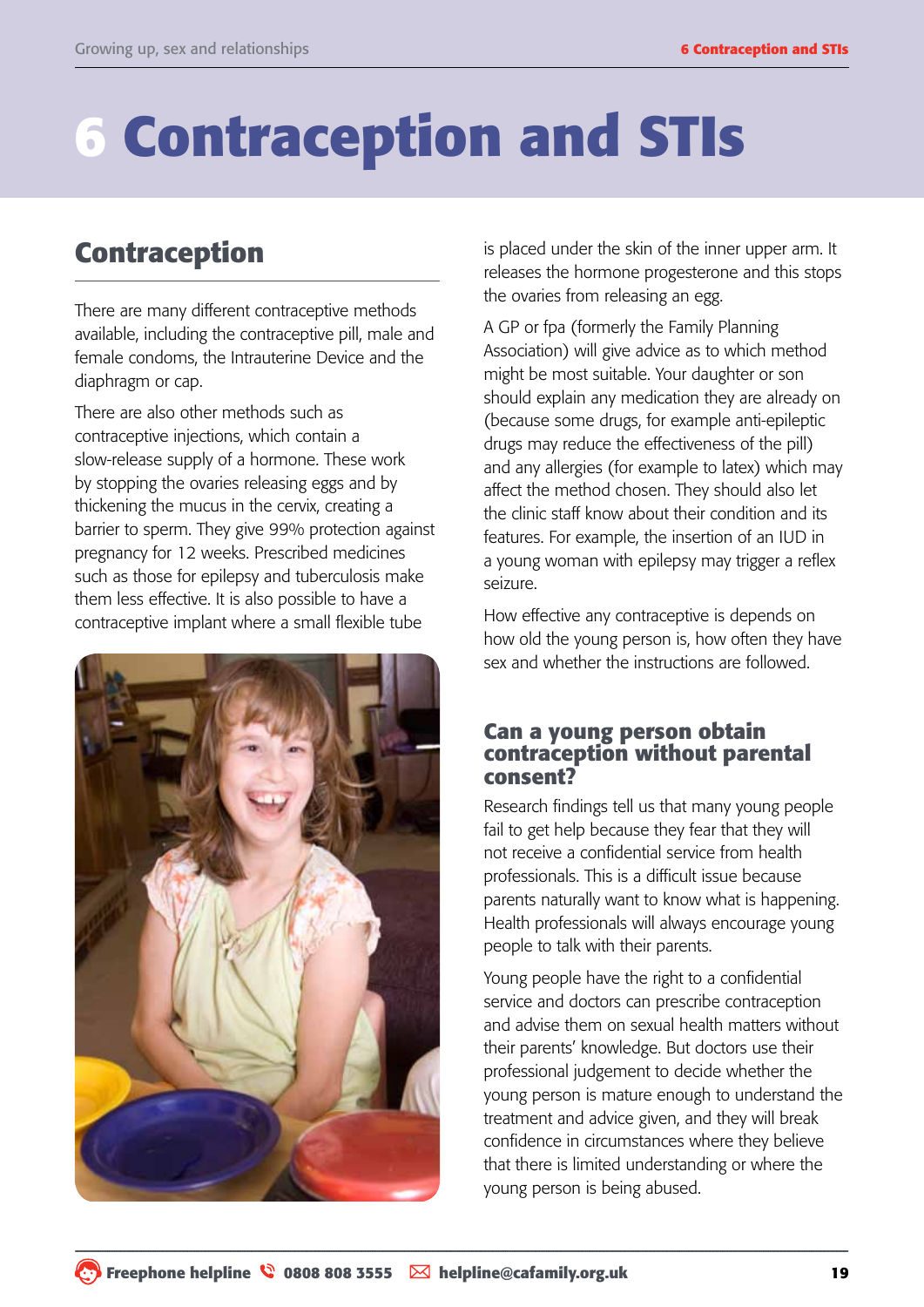It is also known that most young people who seek advice will involve their parents either before the first appointment or very soon afterwards. Parents report disappointment when their son or daughter has not involved them initially but also express relief that the young person has been sensible and responsible in getting advice.

#### **Emergency contraception**

If your daughter forgets to use contraception or has had an accident, she may be at risk of an unplanned pregnancy. Advise her to contact her doctor or family planning clinic as soon as possible. There are two methods of emergency contraception:

- fitting a coil (IUD)
- one or two doses of a special pill. These are available free from a GP or sexual health service, or can be obtained over the counter at pharmacies for a fee.

#### **Sterilisation and abortion**

Some parents are so worried about pregnancy that they consider whether their son or daughter should be sterilised in order to prevent any chance of an unplanned pregnancy. There are substantial ethical, psychological and legal concerns about this and organisations of disabled adults generally regard sterilisation without the informed consent of the disabled person as an act of abuse.

If you are considering this, you need to be aware that under the Mental Capacity Act 2005, all individuals are presumed to have the capacity to make decisions about themselves unless it is proved that they lack the capacity to do so. Decisions about mental capacity are made by the Court of Protection and are made on an individual basis. Doctors will be most reluctant to agree to this drastic step and you will have to go to court.

With newer, more reliable forms of contraception, such as contraceptive injections, it is likely that sterilisation will continue to decline. At present, a handful of parents of young people with learning disabilities do go to court each year to argue that their son or daughter should be sterilised.

It may be better to have a discussion with a family planning specialist about the different methods of contraception available and see if you can find an option which is reliable, but not permanent.

Similarly some parents, on finding that their daughter is pregnant, will try to persuade her that terminating the pregnancy is in her best interests. Some parents may find the prospect of an abortion unacceptable, due to their own religious and cultural beliefs. It is possible that either option may be in your daughter's best interests, but she needs time and your support to help her make her decision, and ultimately The Mental Capacity Act will also apply in these cases. As her parent you may also need support at this difficult time.

Many disabled people form lasting and loving relationships and the mutual desire for a child may be part of this. Disabled people can and do become able and effective parents. The Disabled Parents Network can advise.

#### **Further information**

Disabled Parents Network

*Support, advice and information for disabled parents.*

- **C** Helpline 0870 241 0450 (Mon-Fri)
- www.disabledpar-entsnetwork.org.uk

#### Disability Pregnancy & Parenthood

*Practical information and peer support online for disabled parents, with articles from parents sharing their personal experiences, including Tanni Grey Thompson.*

http://disabledparent.org.uk/

**British Pregnancy Advisory Service** *Clinics offering information and treatment for unplanned pregnancy including counselling to help women choose between options.* 

- **C** Helpline 03457 30 40 30
- www.bpas.org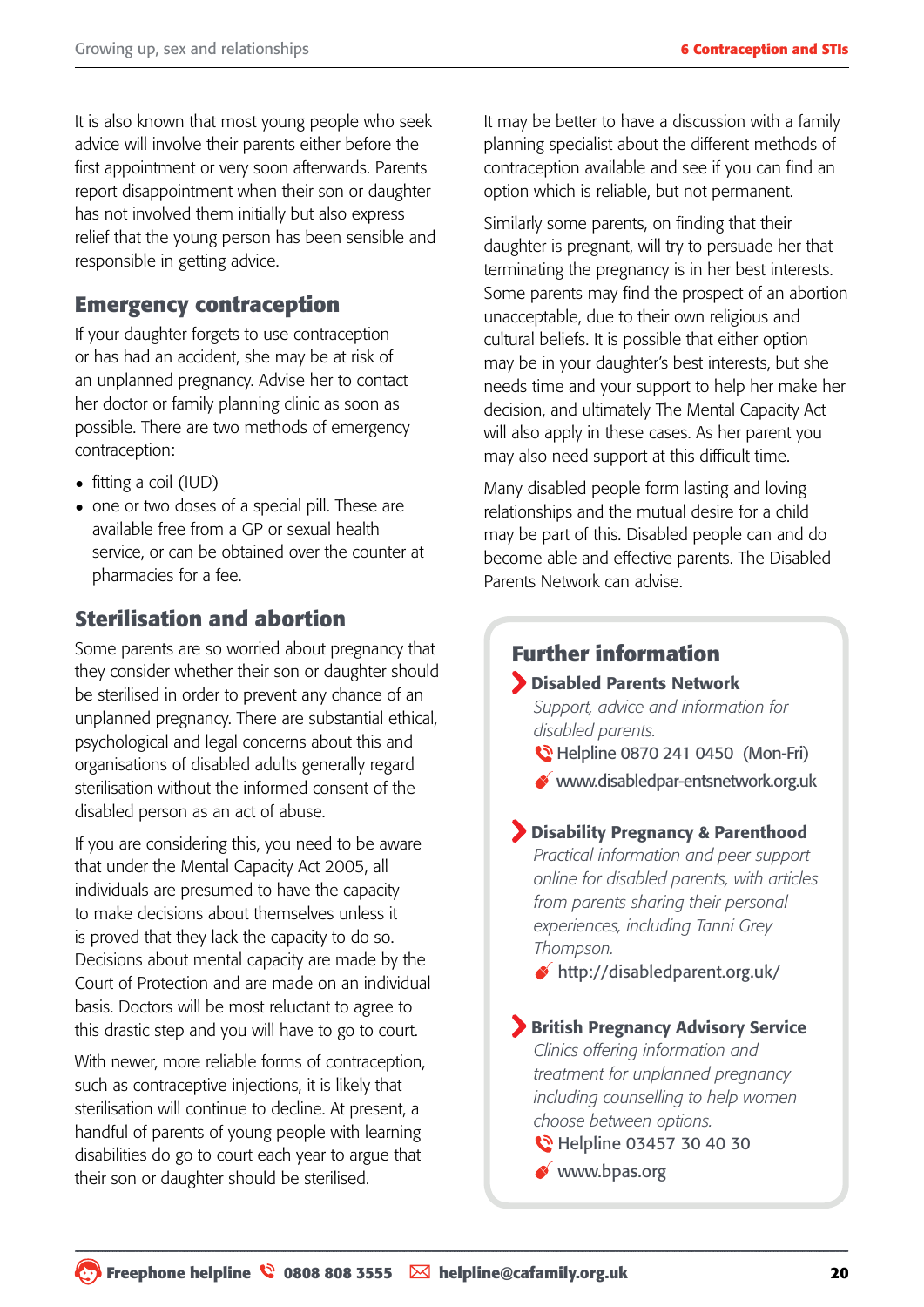

### **Sexually Transmitted Infections (STIs)**

Anyone can get a sexually transmitted infection, including HIV, the virus which causes AIDS, if they do not have safer sex. There are at least 25 different Sexually Transmitted Infections (STIs). The most common are:

- chlamydia
- gonorrhoea
- genital warts
- genital herpes
- syphilis
- trichomonas vaginalis
- HIV and AIDS.

HIV stands for the Human Immunodeficiency Virus and affects men and women. The virus damages the body's immune system so that over time it becomes vulnerable to illness and infections.

AIDS is caused by HIV. When a person has AIDS it means their immune system is very weak and they have developed certain infections or cancers. These can be fatal.

STIs are most commonly passed on through vaginal, oral and anal sex. You don't need to have a lot of sexual partners to get an STI although the more partners that a person has, the greater the chance is that one of them may pass on an infection. Common symptoms of an STI are:

- unusual discharge or liquid from vagina or penis
- pain or burning when passing urine
- itches, rashes, lumps or blisters around the genitals or anus
- pain and/or bleeding during sex
- bleeding after sex and/or between periods.

Symptoms can vary from infection to infection and many STIs show no symptoms at all. It is not uncommon to have more than one infection at the same time. Most STIs can be completely cured if found early enough and may only require a course of antibiotics. However, if left untreated these infections can be painful and uncomfortable or at worst cause permanent damage to health and fertility.

If your son or daughter is, or may be, sexually active and appears to have any of these symptoms, you should advise them to see a doctor. It is important not to become angry or show your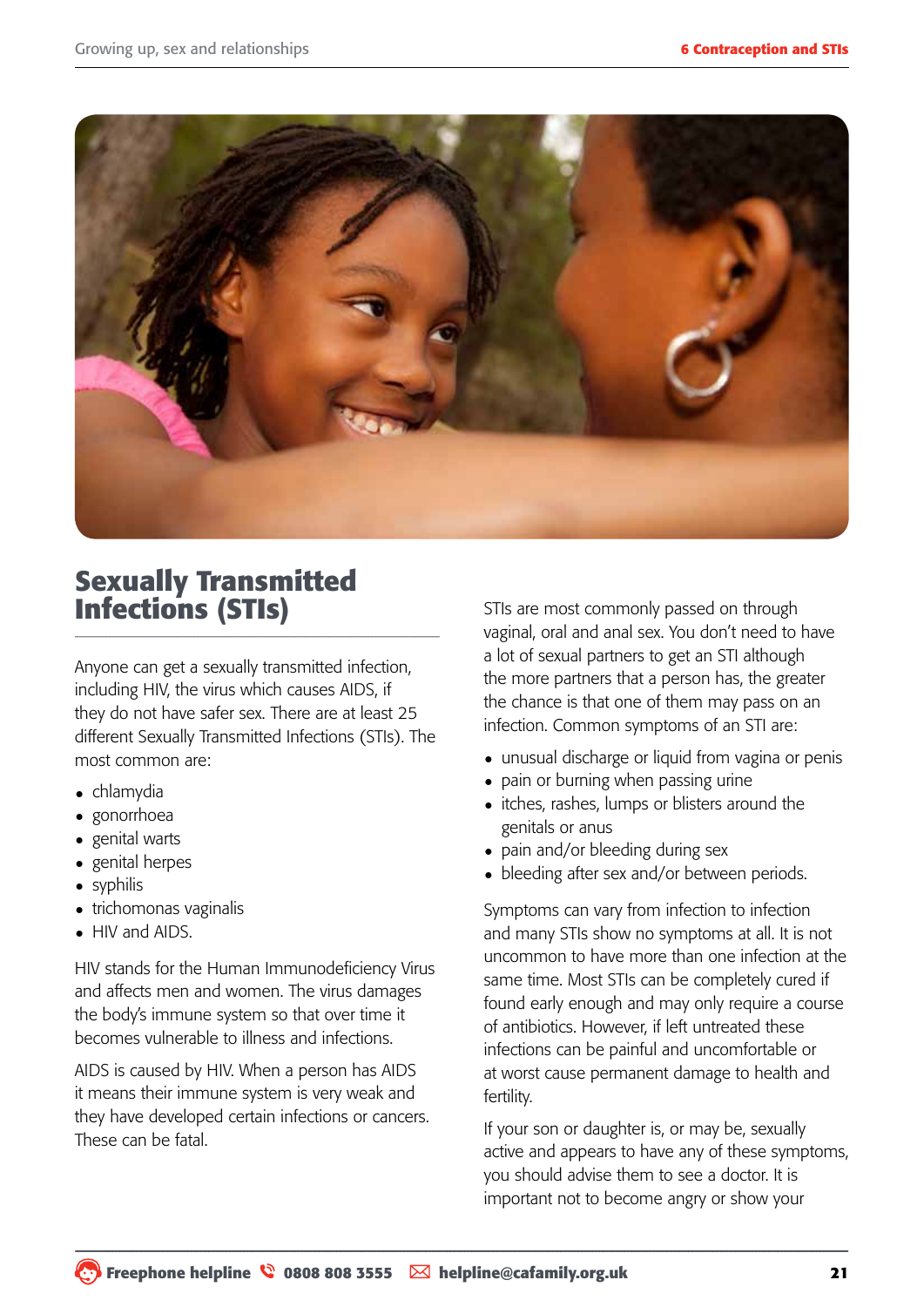disapproval, otherwise they may find it harder to confide in you and you may also lose the opportunity to talk openly about safer sex and avoiding these infections in future. Reassurance that you will help them to get treatment and explain how to avoid re-infection is likely to keep better lines of communication open in the long term.

#### **Safer sex – how to avoid sexually transmitted infections**

You should advise your son or daughter to:

- use a condom (male or female) correctly and consistently when they have sex to prevent the transmission of most STIs including HIV
- discuss with their partner before they have sex how they will both protect themselves
- have a routine check up at a sexual health clinic.

If your son or daughter or their partner has symptoms, or think they might have an infection, tell them to seek advice before they have any more sex. If they have an infection ask them to tell their partner so they can be treated too.

Sexual health clinics specialise in diagnosing and treating all STIs. Most large hospitals have a sexual health clinic. You can find details of your nearest clinic by:

- visiting the Family Planning Association (fpa) website www.fpa.org.uk/find-a-clinic
- looking in the phone book under genitourinary medicine, STD or VD
- calling the Terrence Higgins Trust on 0808 8021221
- calling NHS 111 (24hrs).

# **Further help and advice**

Brook

*Run free and confidential sexual health and wellbeing centres for young people offering sexually transmitted infection (STI) testing, contraception and emergency contraception, as well as counseling and support in improving general health and wellbeing. You can find your nearest centre on their website.*

*Ask Brook gives sexual health information and support and for anyone under 25. Includes information on where to go for emergency contraception.* 

Textchat 07717 989 023 Helpline 0800 0185 023

www.brook.org.uk

#### fpa (formerly the Family planning Association)

*Contraception help and advice, plus advice for parents. Find a clinic service. Books, leaflets, advice on most aspects of sexual health including abortion, contraception and sexually transmitted infections. Book for parents who have young people with learning difficulties explaining contraception, STIs.*

www.fpa.org.uk

#### Muslim Youth Helpline

*Support for young Muslims on any aspect of growing up including sex and relationships.*

**C** Free helpline 0808 808 2008

Live web chat – click on the Need Help icon www.myh.org.uk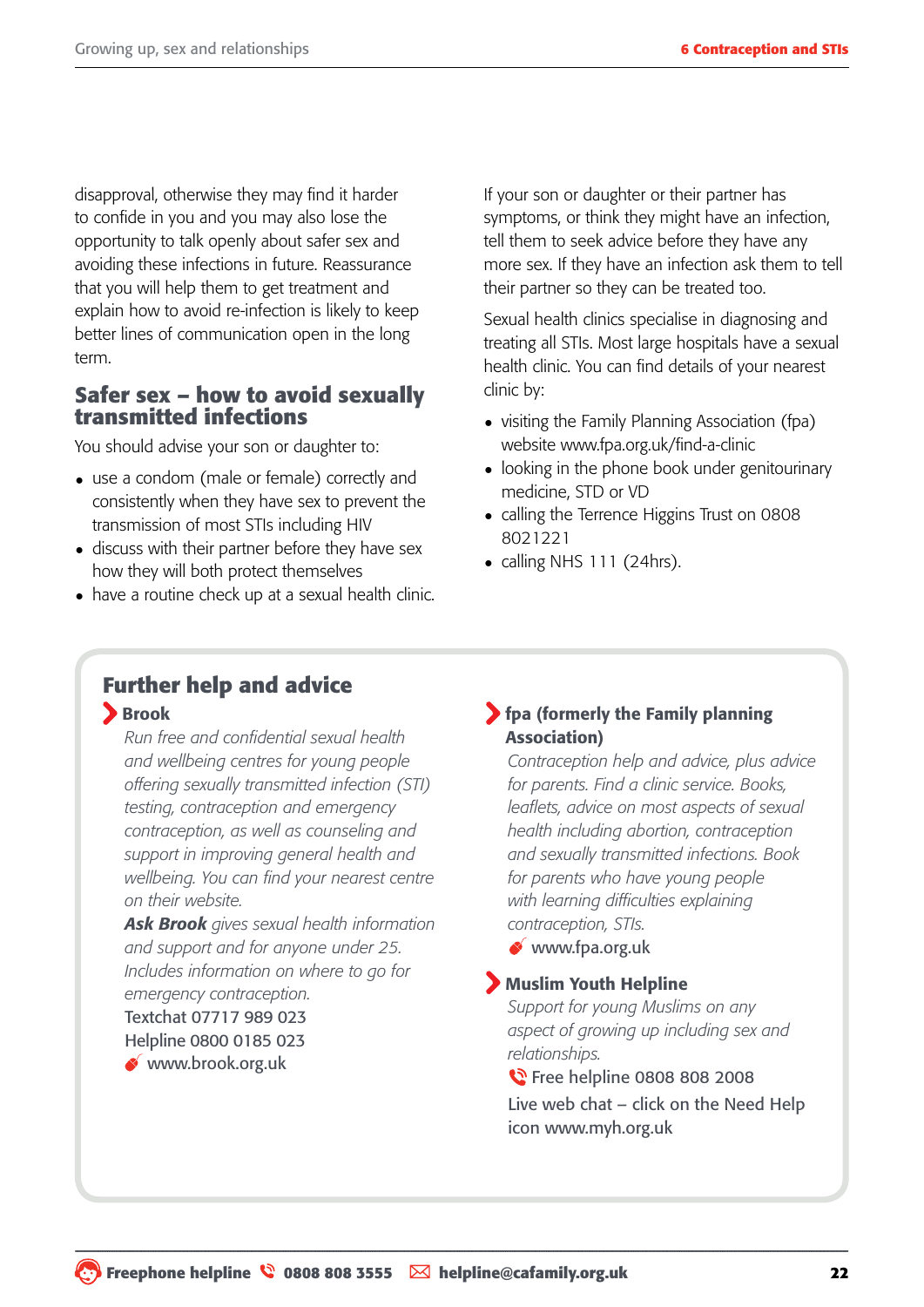### **Protecting your child from abuse**

Disabled children and young adults may be more vulnerable to abuse. Their need for sex education and an understanding of appropriate 'touch' is essential because:

- they may rely on intimate care and assistance with using the toilet and getting dressed
- they may have less understanding about 'personal' and 'private' parts of the body through learning difficulties
- they may also have less understanding about 'personal' and 'private' parts of the body through frequent medical examinations where they need to undress or be undressed
- they may have communication difficulties which affect their ability to speak out about abuse.

The best way that you as a parent can protect your child from abuse is to have an open and loving relationship based on honesty. You can reassure your child that there is nothing so awful and embarrassing that they couldn't talk to you about it.

Try to make sure that your child understands as much as they can about love and sex and the difference between wanting to touch and kiss someone and being made to do something that feels wrong or scary.

Discuss with them openly how they might handle a situation where they feel uncomfortable, rehearse and role-play – practice shouting `NO' and calling for help. Be open about discussing who a child or young person might turn to if they are frightened or worried – their parents, a teacher, a policeman, a bus driver, a lifeguard, depending on where they are at the time.

Don't overestimate the risks yourself and overprotect your child as a result. It is still thankfully very rare for children to experience abuse or assault by a stranger. Arm them with the confidence, knowledge and skills to protect themselves and then let them enjoy exploring all that life has to offer.

Parents are in a good position to start the conversation early and there is information to help you.

### **Further information**

#### **S** NSPCC

*Information on what is healthy sexual behaviour in children and young people. Includes a guide for parents on keeping children safe without using scary words or even mentioning sex, spotting warning signs and what to do if you're worried. Also has advice on how to react to sexualised behaviour and talk to your child about topics, including sexting and online porn.* 

www.nspcc.org.uk/preventing-abuse/ keeping-children-safe

#### Thinkuknow

*Information for parents on how to keep children safe online. It takes parents through technical tools and how to set parental controls from different TV and gaming providers. It also features games and videos you can play with your children from age 5 to help them learn to stay safe online and how to get out of bad situations. Parents of children with learning disabilities may find using the games and videos for the younger age groups helpful.*

www.thinkuknow.co.uk/parents

#### The Foundation for People with Learning Disabilities

*Tips for people with learning disabilities on staying safe on social media and online.*

 $\bullet$  www.learningdisabilities.org.uk/ publications

#### ChildLine

*Helpline for children and young people in who need advice and help or who are in trouble/danger*

- **W** Helpline 0800 1111
- www.childline.org.uk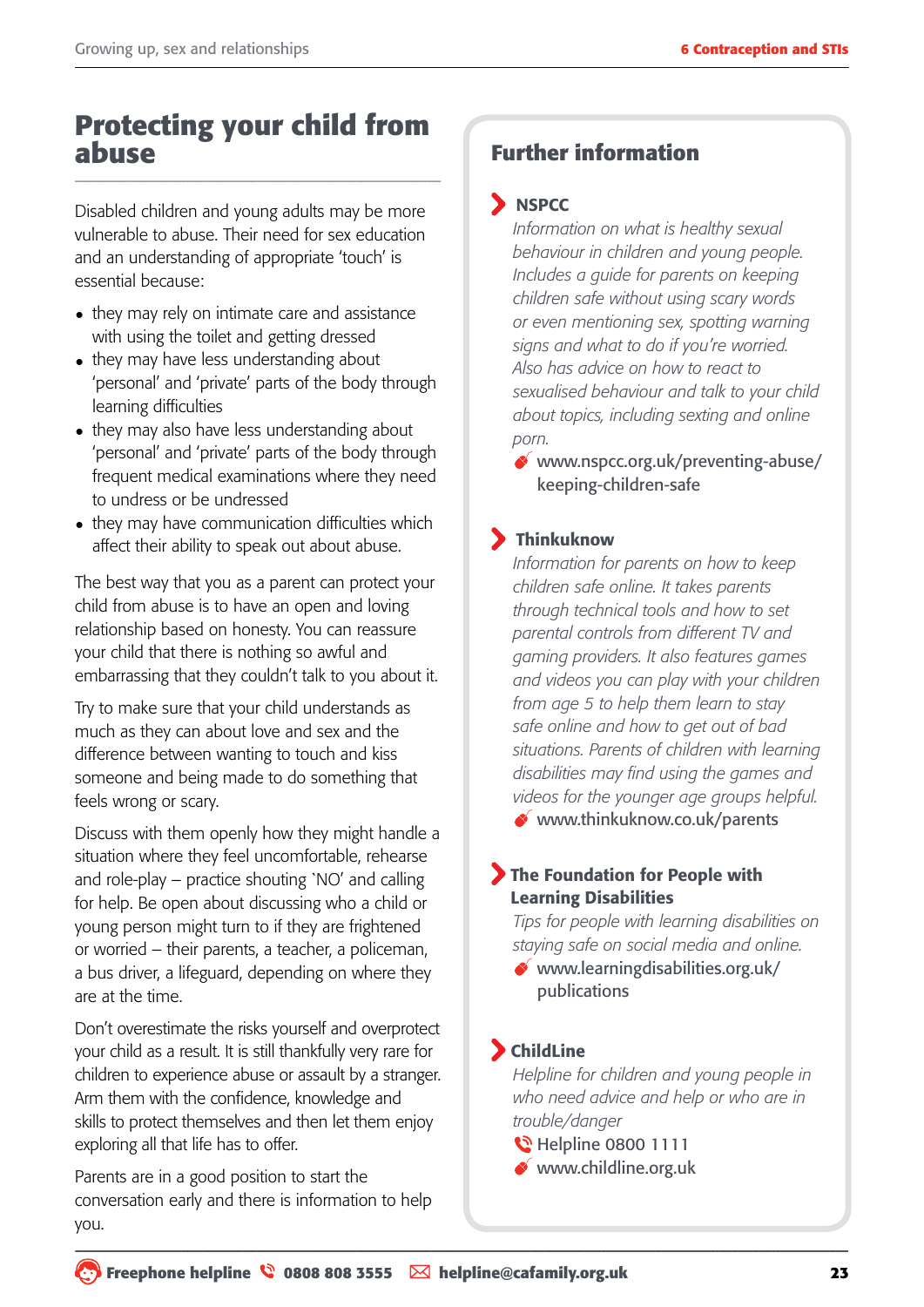# **7 Sex and relationship education at school**

![](_page_23_Picture_3.jpeg)

A false debate is often presented as to whether parents or schools should be responsible for sex and relationship (SRE) education. In reality both have an important role.

Whilst special schools usually have considerable expertise in teaching SRE in a way that is inclusive and sensitive to the needs and experience of disabled pupils, children with disabilities increasingly attend mainstream schools.

Young disabled people have the same rights to education and information, to dignity and respect, as their non-disabled peers. All children and young people have a legal right to education and support that will prepare them for the responsibilities and experiences of adult life.

Sex and Relationship Education at school was non-existent, they didn't think disabled people should be having sexual relationships. **33** 

#### **Sex and relationship education**

Local authority maintained schools in England are obliged to teach sex and relationship education (SRE) from age 11 upwards, and must have regard to the Government's SRE guidance. Academies and free schools, the majority in secondary education in England, do not have to follow the National Curriculum and so are not under this obligation. If they do decide to teach SRE, they also must have regard to the guidance.

Formal SRE will be taught through compulsory science lessons and during other, specific lessons, often called PSHE (Personal, Social and Health Education). In the early years up to the age of 7, teachers will be helping children to develop the skills of listening and caring as well as talking about feelings and their relationship with family and friends. Children will learn the names of the body parts, the differences between male and female and the ways in which they will develop and grow. Importantly, they will also learn to recognise unsafe and risky situations, and to ask for help.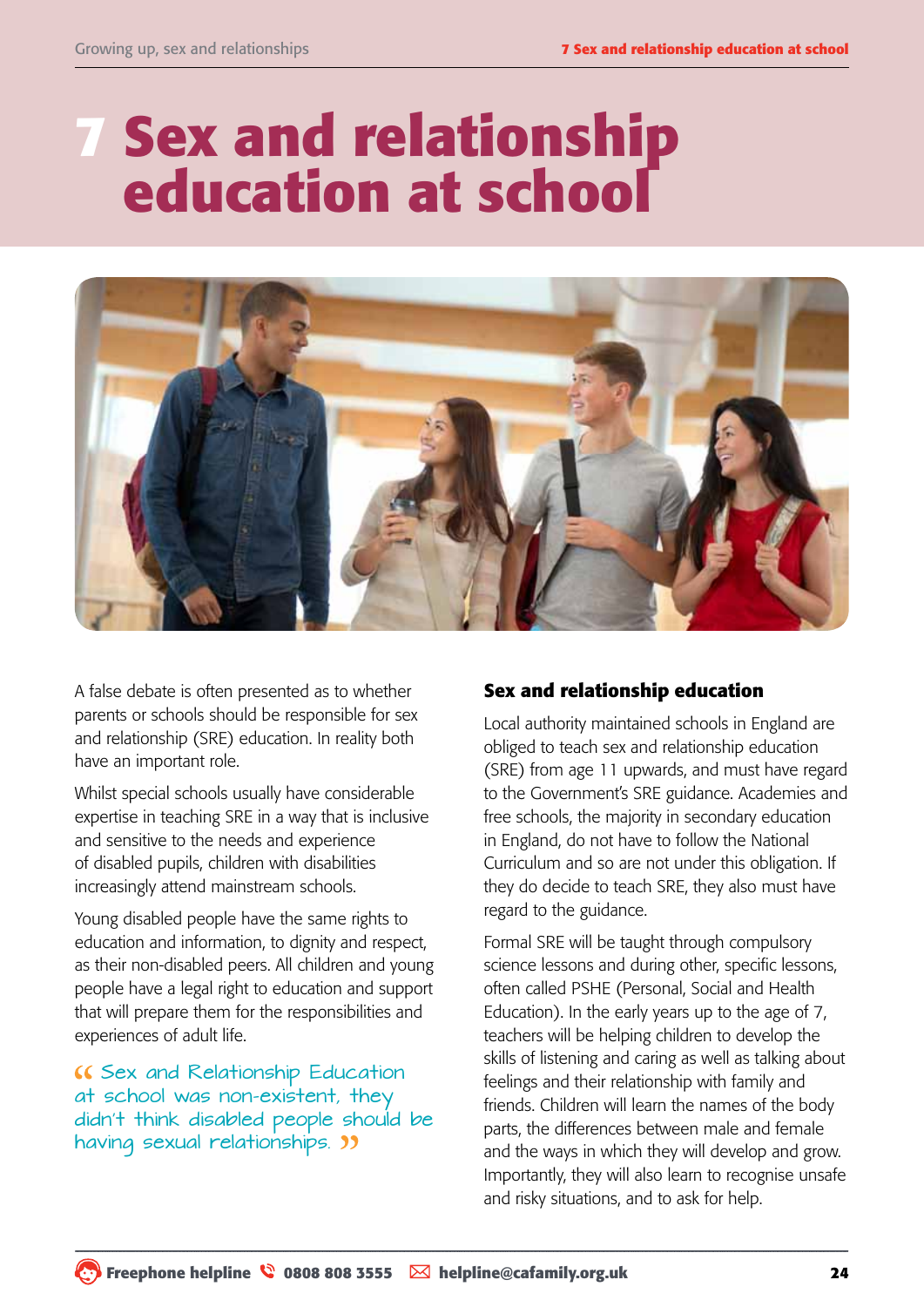From 7 to 18 years they will continue to develop their knowledge and skills. In agreement with parents, children will be prepared for the physical and emotional changes of puberty and learn about reproduction and sexual behaviour. They will also learn about relationships, sexuality, contraception and safer sex, including the importance of marriage and stable long-term relationships for the care and support of children. They will also learn social skills that will help them to be assertive, ask questions, access support, negotiate within relationships, problem solve and make and carry out decisions.

All schools must provide an up to date policy that describes the content and organisation of SRE.

The policy should be developed in consultation with pupils and parents and other professionals from the wider community.

#### **Does my child have to take part in these lessons?**

Schools have a legal duty to teach the science curriculum and you cannot withdraw your child from the sex education that is taught as part of science. However, you do have the right to withdraw your child from other aspects of sex education. Before you exercise this right, you should give careful consideration to whether this is best for your disabled child and you should weigh up whether it might be more damaging for your child to receive (possibly wrong) information in the playground than to receive formal sex education. Taking your child out of these lessons may also make him or her feel different and isolated from classmates. Schools have a duty to discuss your concerns with you and help you to decide what is best.

The Equality Act in most cases does not permit the school to refuse your child access to any part of the curriculum or activities or outings on grounds of disability. So if you want your child to receive sex education but the school is withdrawing your child, so that they can receive, for example, physiotherapy or extra coaching in maths, you can take this up with the school and insist that your child participates in the full curriculum.

#### **Preparing your child for sex education and relationship**

It might be very useful if you could discuss with the teacher beforehand the content of lessons and how it might affect your child. The following is a checklist of questions you might want to ask the teacher:

- are they aware that they have a disabled pupil in the class?
- do they know the nature of your child's condition and what issues may arise for them from the lesson content?
- will your child have an opportunity to speak with a member of staff about any concerns they may have before the lesson?
- is there an identified member of staff your child can approach, if they need to speak to someone, after the lesson?

You may wish to make the teacher aware of:

- your child's thoughts and anxieties about the lessons
- your child's thoughts and anxieties about a specific area of SRE relating to their condition
- any support group for your child's condition which might give them more specific information.

![](_page_24_Picture_18.jpeg)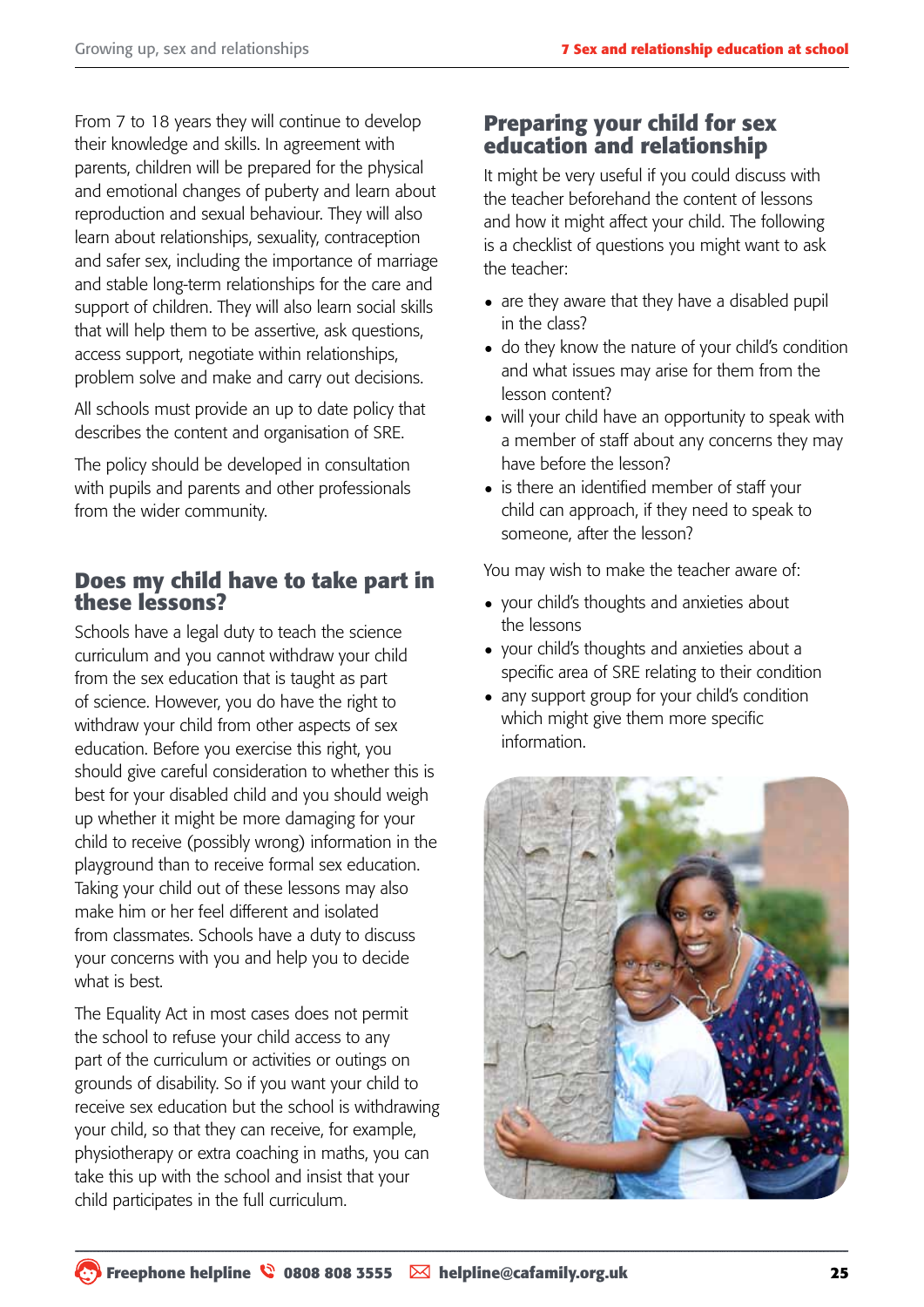Consistency in language being used by parents, care workers, teachers and learning assistants is very important where a child needs intimate care and their 'private' parts are 'public' property. It may be especially important for pupils with learning disabilities.

It may be worth asking the teacher if any particular words are to be used. If your child normally uses a different word, explain to him or her that these words refer to the same part of the body.

#### **Following up SRE at home**

For some pupils it may be necessary to have some SRE issues reinforced at home, for example:

- the difference between 'public' and 'private' parts of the body
- reproductive functions of the body
- relationships and responsibility
- realistic expectations/aspirations.

If a parent has prior knowledge of what is being taught in PSHE and SRE they are better able to support their children. The following are just some of the personal and individual worries that a child might take home:

- $\bullet$  sexual function how will I be able to have sex?
- $\bullet$  sexual orientation maybe I am gay
- $\bullet$  body image will anybody want to have sex with me?
- future relationships will I ever get a boy/ girlfriend?
- getting married will I ever get married?
- $\bullet$  having children will I be able to have children?

If you know that your child has covered a topic at school which they may have found difficult or worrying, you may like to ask them how it went and whether they have any follow up questions that they need answering. If you do not have all the answers, don't worry – the organisations in this guide may be able to help (see pages 15 and 22). The fact that you are seen to be taking your child's worries seriously and trying to find answers will be very reassuring.

#### **How can you be involved in setting the school agenda?**

It is very important that there is a strong partnership between the school, parents and the disabled pupil in all areas of school life and this is especially true with SRE and PSHE issues.

It is essential that the governing bodies involve parents, especially parents of disabled pupils if there are children or young people with disabilities at the school, in developing and reviewing their SRE policy. It is important that communication with them be ongoing. Parents can also look at the resources that are used and test out leaflets and videos at home.

If good communication does not happen, parents may assume that SRE is being covered at school and teachers may assume that it is being covered at home. Parents are far less likely to withdraw their children from SRE if they know how it is being approached and they have been involved in working on, and are aware of, the content.

If your child's school does not appear to involve parents in this part of the curriculum, you could try contacting the special needs co-ordinator at the school (sometimes referred to as the SENCO) to see if they would like some parental input. Parents have a lot of experience of their child's worries and concerns and if staff and governors understand these, they will be able to better plan a curriculum that is inclusive.

#### **Partnership with other agencies**

Most disabled children have professionals from several agencies involved in their lives, for example social workers, doctors, therapists, community nurse. A good working relationship with all these agencies is important to ensure a consistency of language, expectations and understanding of the child's needs.

All staff including ancillary staff, physiotherapists, nurses and care workers as well as teachers should follow the school's sex and relationship education policy when working with disabled pupils.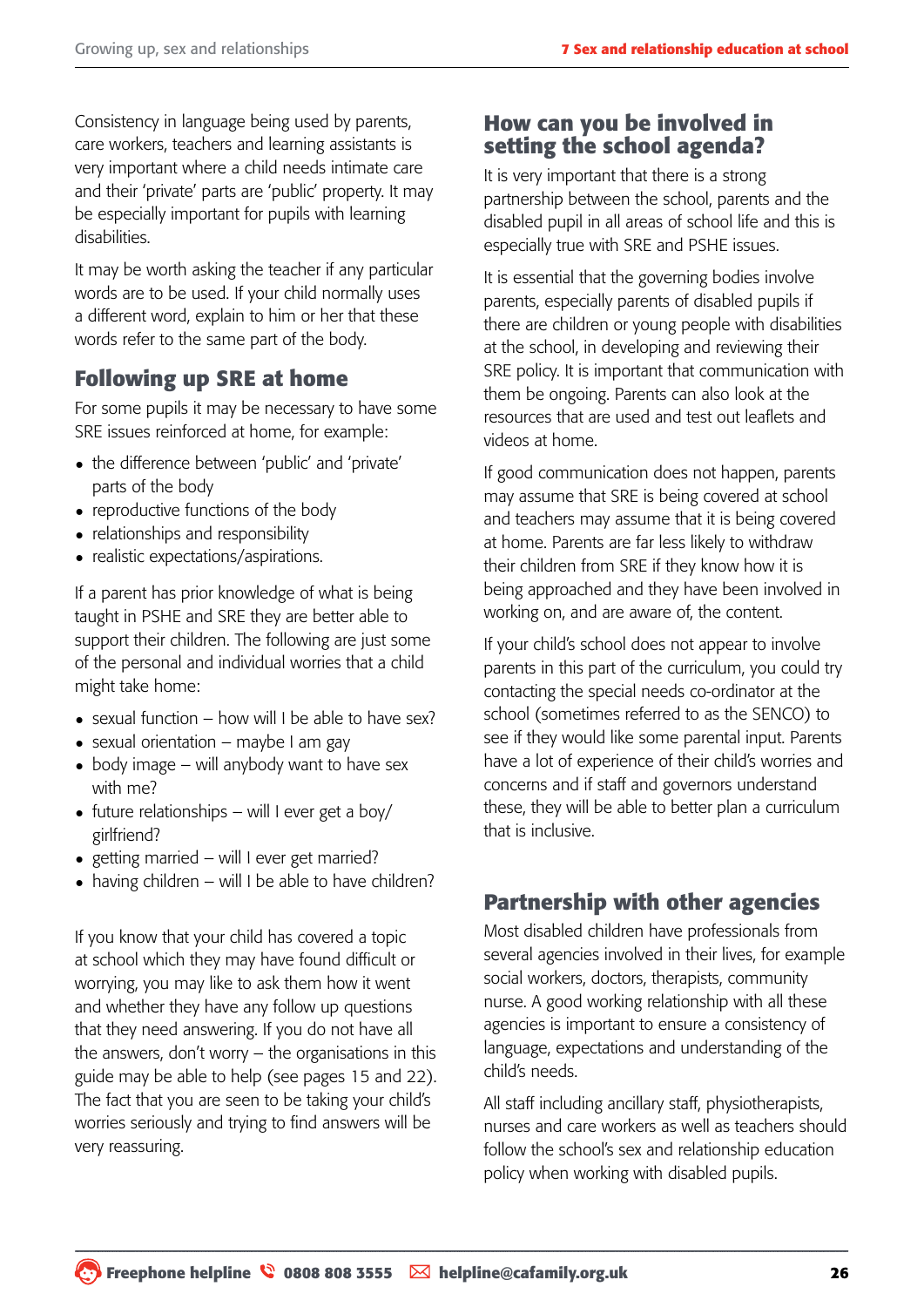### **Finally...**

We hope you have found this guide helpful. Being a parent of a disabled teenager can be a huge challenge. Although it is not always easy talking to your children about growing up or about sex and relationships it is an essential part of parenting and can be highly rewarding for you and your child (even a teenage one!). Attitudes to issues such as contraception, masturbation, homosexuality and sex outside of marriage vary widely. The needs of the young person will be different for many reasons including culture and values, religious beliefs, age, and the nature of their condition.

As young disabled people enter adulthood they need to explore their own needs and voice their own opinions and become themselves rather than their parents' children. To do this they need your continuing love, support, advice, encouragement and understanding.

#### **This resource was originally developed by Contact together with:**

#### The PROUD Consortium

*PROUD was the name of a group of individuals and organsations brought together by Sharon Baker of The Arthrogryposis Group. Sharon Baker developed the initial idea for the resource and is the lead author. Working with Contact, the consortium came together to raise awareness of the many issues of growing up with a disability. Members of PROUD included disabled adults, parents of disabled children and young people, professionals from Worcestershire's Health and Education Authorities working with young people with disabilities and representatives from the Association for Spina Bifida and Hydrocephalus and Disability Awareness In Schools. PROUD consulted widely with disabled adults and parents and carers of young disabled people and children and thanks them for their help in developing this pack. The quotes in this booklet are taken from a survey conducted by The Arthrogryposis Group on growing up with a disability and caring for a disabled child. Lead author: Sharon Baker. Sponsored by the Teenage Pregnancy Unit Original editor: Helen Christophers.*

#### **Original contributors also included**  Council for Disabled Children

*The Council for Disabled Children provides a national forum for the discussion, development and dissemination of a wide range of policy and practice issues relating to service provision and support for children and young people with disabilities and special educational needs.*

#### National Children's Bureau

*The National Children's Bureau (NCB) promotes the interests and wellbeing of all children and young people across every aspect of their lives. NCB advocates the participation of children and young people in all matters affecting their lives. NCB challenges disadvantage in childhood.*

#### Sex Education Forum

*The Sex Education Forum is the national authority on sex and relationships. It is an umbrella body of organisations that work together to share good practice and to articulate a common voice in support of all children and young people.*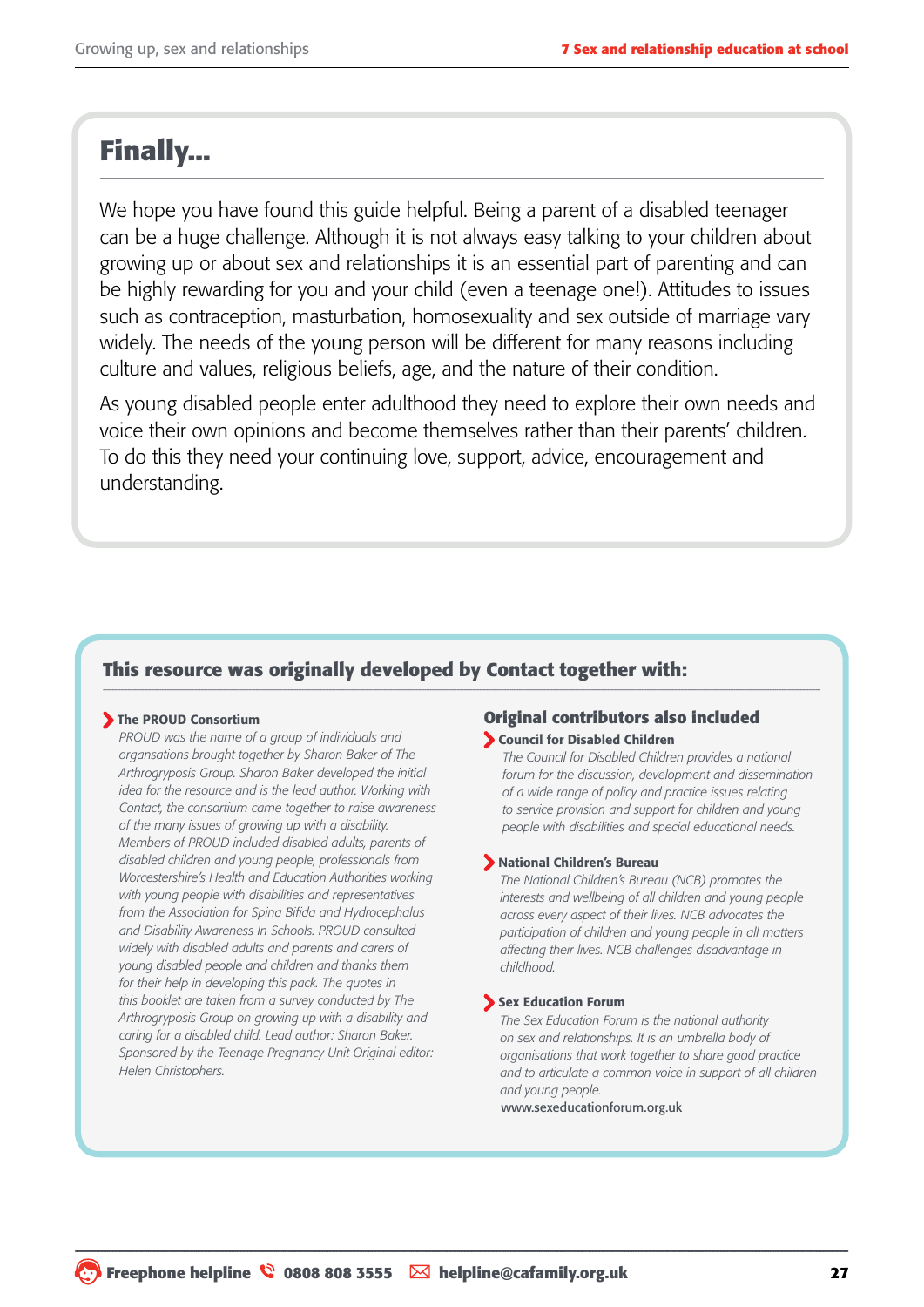# **8 Further information**

#### The Arthrogryposis Group

- **N** Helpline 0800 028 4447
- www.tagonline.org.uk

#### Association for Spina Bifida and Hydrocephalus

01733 555988

www.shinecharity.org.uk/

#### **General health issues**

#### **D** NHS 111

*the NHS non-emergency number. They can assess any symptoms and direct you to medical care. Also put you in touch with clinics in your area.*

http://www.nhs.uk/

#### **Growing up**

#### The Transition Information Network (TIN)

*An alliance of organisations and individuals who come together with a common aim: to improve the experience of disabled young people's transition to adulthood. TIN is a source of information and good practice standards for disabled young people, families and professionals.*

 $\bullet$  www.transitioninfonetwork.org.uk/

#### Disabled Living Foundation

*Advice on equipment for independent living, including clothing and equipment for children.* 

Helpline 0300 999 0004

www.dlf.org.uk

#### The Preparing for Adulthood programme (PfA)

*Programme to support young people into adulthood with paid employment, good health, independent living and friends, relationships and community inclusion. It has blogs, stories and videos from young people as well as information to support young people with complex care needs.*

www.preparingforadulthood.org.uk

### **Counselling**

#### **Relate**

*Counselling on relationship difficulties, children and young people's counselling, psychosexual therapy, and book shop on relationship issues.*  **M** Helpline 0300 100 1234

www.relate.org.uk

#### Relationships Scotland

*Supports individuals, couples and families experiencing relationship difficulties.*

**\** InfoLine 0845 119 2020

www.couplecounselling.org